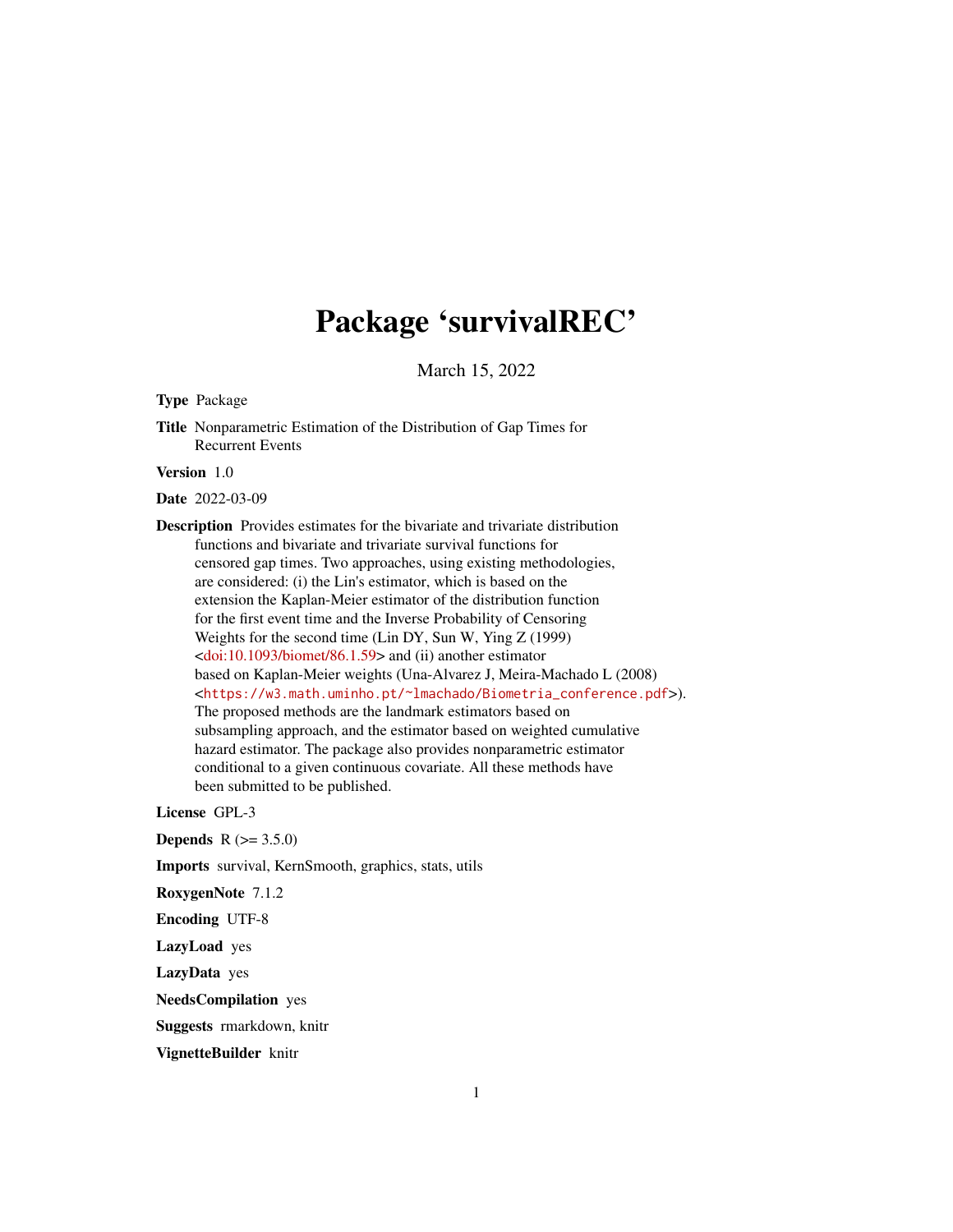```
Author Gustavo Soutinho [aut, cre] (<https://orcid.org/0000-0002-0559-1327>),
     Luis Meira-Machado [aut] (<https://orcid.org/0000-0002-8577-7665>),
     Artur Araujo [ctb] (<https://orcid.org/0000-0003-1419-4208>),
     Ana Moreira [ctb]
```
Maintainer Gustavo Soutinho <gustavosoutinho@sapo.pt>

Repository CRAN

Date/Publication 2022-03-15 18:50:05 UTC

# R topics documented:

| h <sup>3</sup>    | 3              |
|-------------------|----------------|
|                   | 3              |
|                   | $\overline{4}$ |
|                   | 5              |
| h4                | 5              |
|                   | 6              |
| Beran             | $\overline{7}$ |
|                   | 8              |
|                   | 9              |
|                   | 9              |
|                   | 10             |
|                   | 11             |
|                   | 11             |
|                   | 12             |
| KM.               | 14             |
|                   | 15             |
|                   | 16             |
| <b>KMWdf</b>      | 17             |
|                   | 18             |
| LDM <sub>df</sub> | 19             |
| LIN3df            | 20             |
| LIN <sub>df</sub> | 21             |
|                   | 22             |
|                   | 23             |
|                   | 24             |
|                   | 26             |
| WCHdf             | 27             |
|                   |                |

**Index**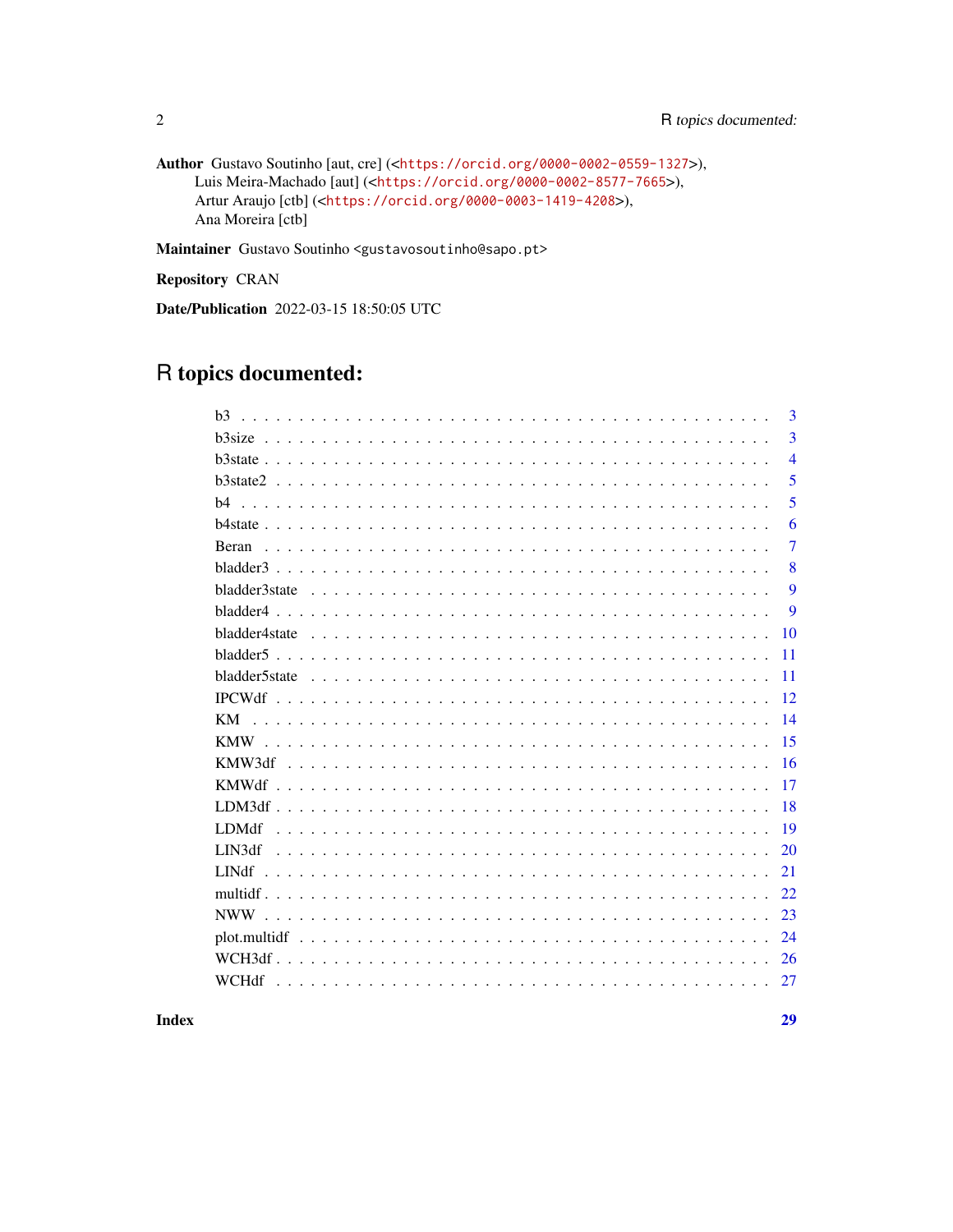<span id="page-2-0"></span>b3 *b3*

### Description

b3 data set.

### Usage

data("b3")

### Format

A data frame with 85 observations on the following 4 variables. Below a brief description is given for each of these variables.

time1 First time or censoring time.

time The total time of the process.

event1 Indicator of the first time; 0 if the first time is censored and 1 otherwise.

status Censoring indicator of the survival time of the process; 0 if the total time is censored and 1 otherwise.

### Examples

data(b3) head(b3)

b3size *b3size*

### Description

b3size data set.

### Usage

data("b3size")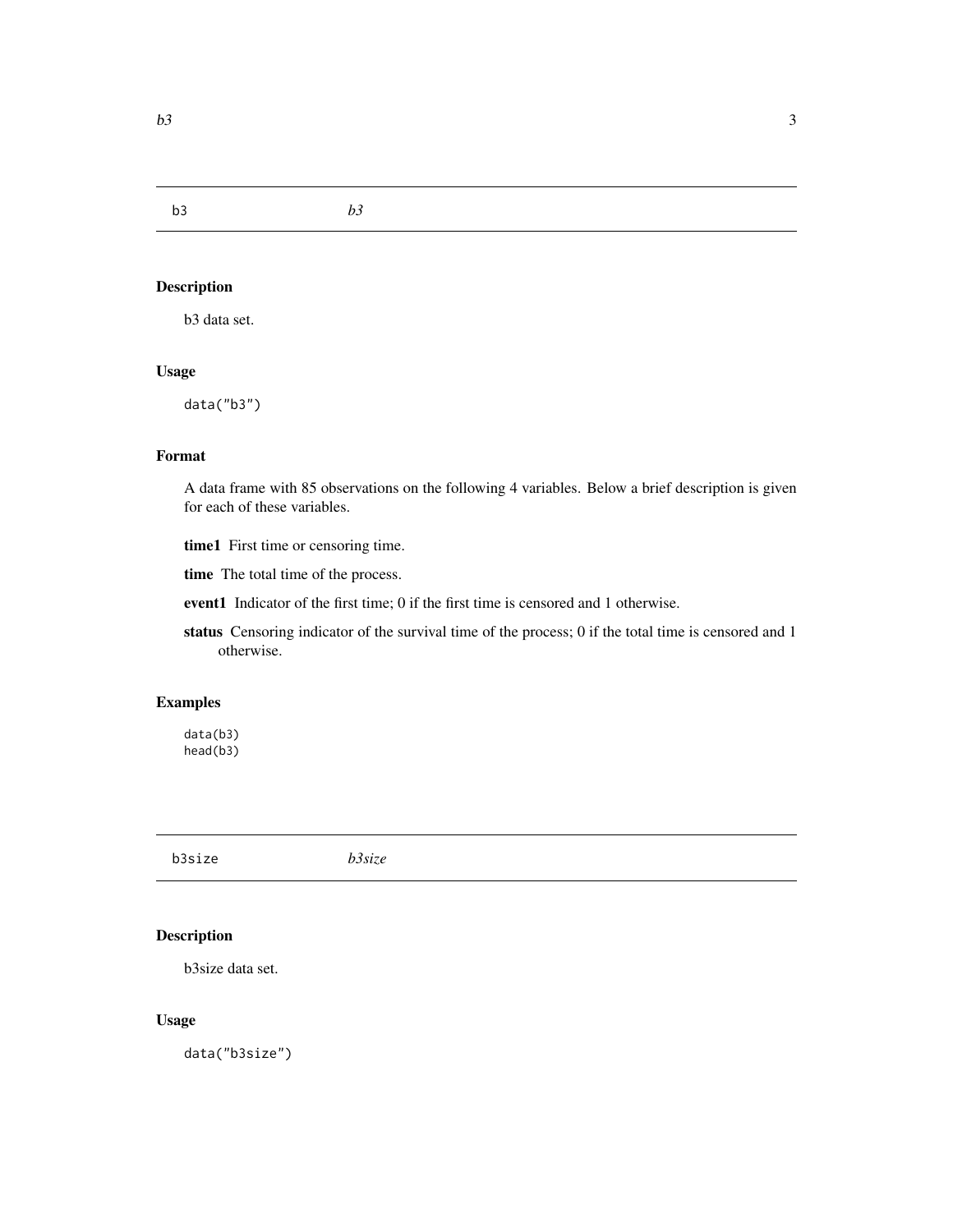### <span id="page-3-0"></span>Format

A data frame with 85 observations on the following 5 variables. Below a brief description is given for each of these variables.

- time1 First time or censoring time.
- time The total time of the process
- event1 Indicator of the first time; 0 if the first time is censored and 1 otherwise.
- status Censoring indicator of the survival time of the process; 0 if the total time is censored and 1 otherwise.
- size Values of covariate size.

#### Examples

data(b3size)

b3state *b3state*

#### Description

b3state data set.

#### Usage

data("b3state")

#### Format

A data frame with 85 observations on the following 4 variables. Below a brief description is given for each of these variables.

time1 First time or censoring time.

time The total time of the process.

- event1 Indicator of the first time; 0 if the first time is censored and 1 otherwise.
- status Censoring indicator of the survival time of the process; 0 if the total time is censored and 1 otherwise.

### Examples

data(b3state) str(b3state)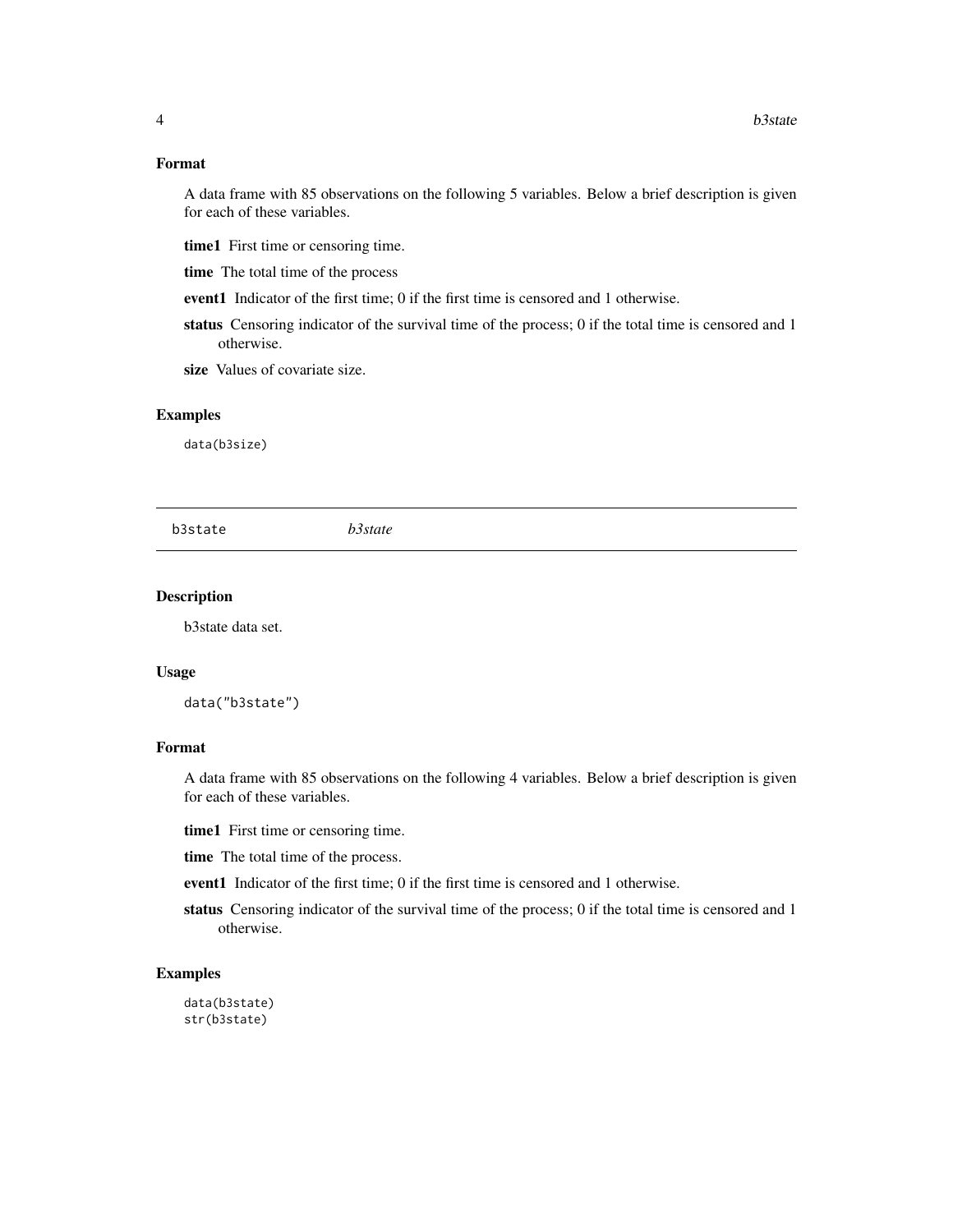<span id="page-4-0"></span>b3state2 *b3state2*

### Description

b3state2 data set

#### Usage

data("b3state2")

### Format

A data frame with 85 observations on the following 5 variables. Below a brief description is given for each of these variables.

time1 First time or censoring time.

time The total time of the process

event1 Indicator of the first time; 0 if the first time is censored and 1 otherwise.

status Censoring indicator of the survival time of the process; 0 if the total time is censored and 1 otherwise.

size Values of covariate size.

### Examples

```
data(b3state2)
str(b3state2)
```
b4 *b4*

### Description

b4 data set.

### Usage

data("b4")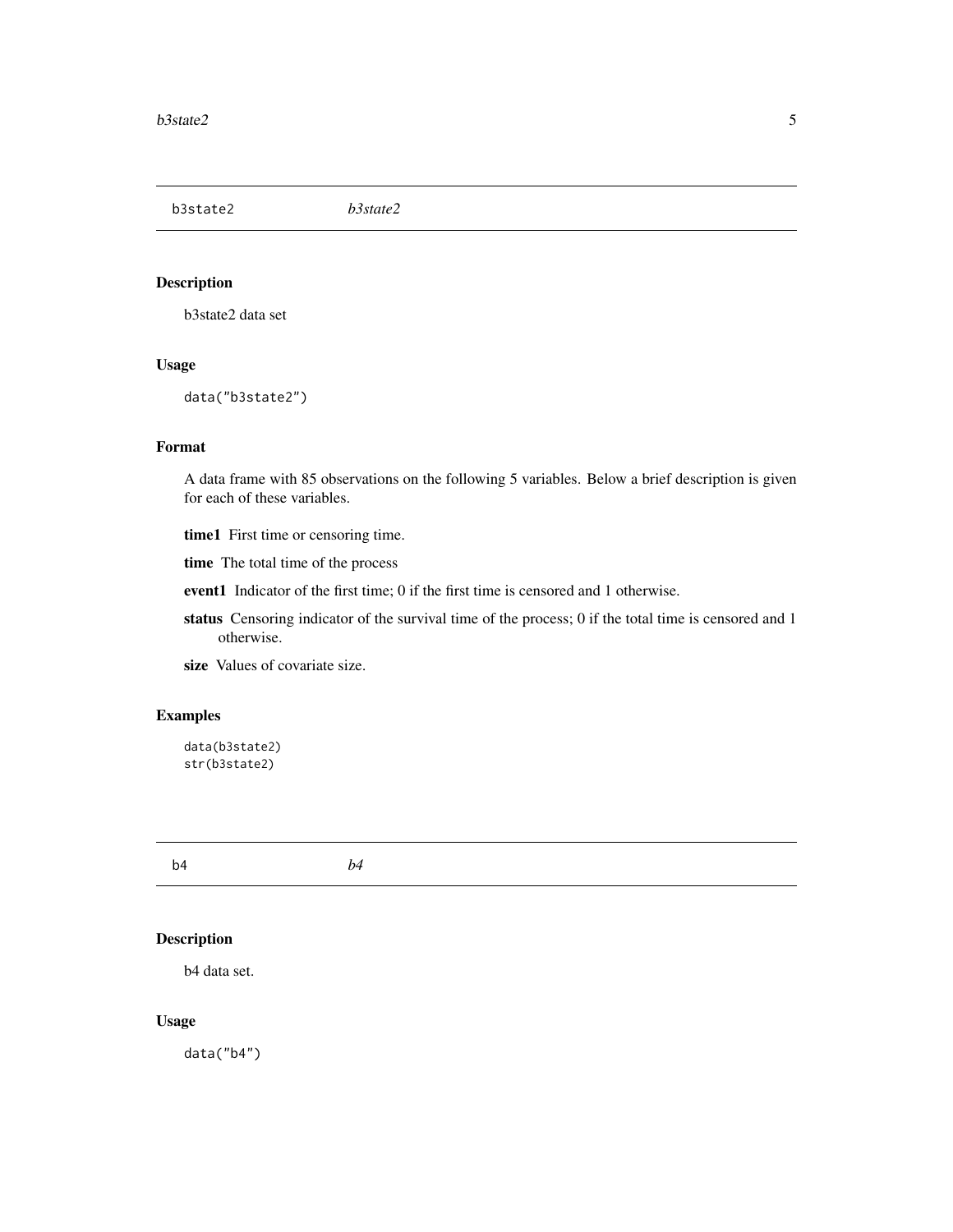### Format

A data frame with 85 observations on the following 6 variables. Below a brief description is given for each of these variables.

time1 First time or censoring time.

time2 Second time.

time The total time of the process

event1 Indicator of the first time; 0 if the first time is censored and 1 otherwise.

event2 Indicator of the second time; 0 if the first time is censored and 1 otherwise.

status Censoring indicator of the survival time of the process; 0 if the total time is censored and 1 otherwise.

#### Examples

data(b4) head(b4)

b4state *b4state*

#### Description

b4state data set.

#### Usage

data("b4state")

### Format

A data frame with 85 observations on the following 6 variables. Below a brief description is given for each of these variables.

time1 First time or censoring time.

time2 Second time.

time The total time of the process

event1 Indicator of the first time; 0 if the first time is censored and 1 otherwise.

event2 Indicator of the second time; 0 if the first time is censored and 1 otherwise.

status Censoring indicator of the survival time of the process; 0 if the total time is censored and 1 otherwise.

### Examples

```
data(b4state)
## maybe str(b4state) ; plot(b4state) ...
```
<span id="page-5-0"></span>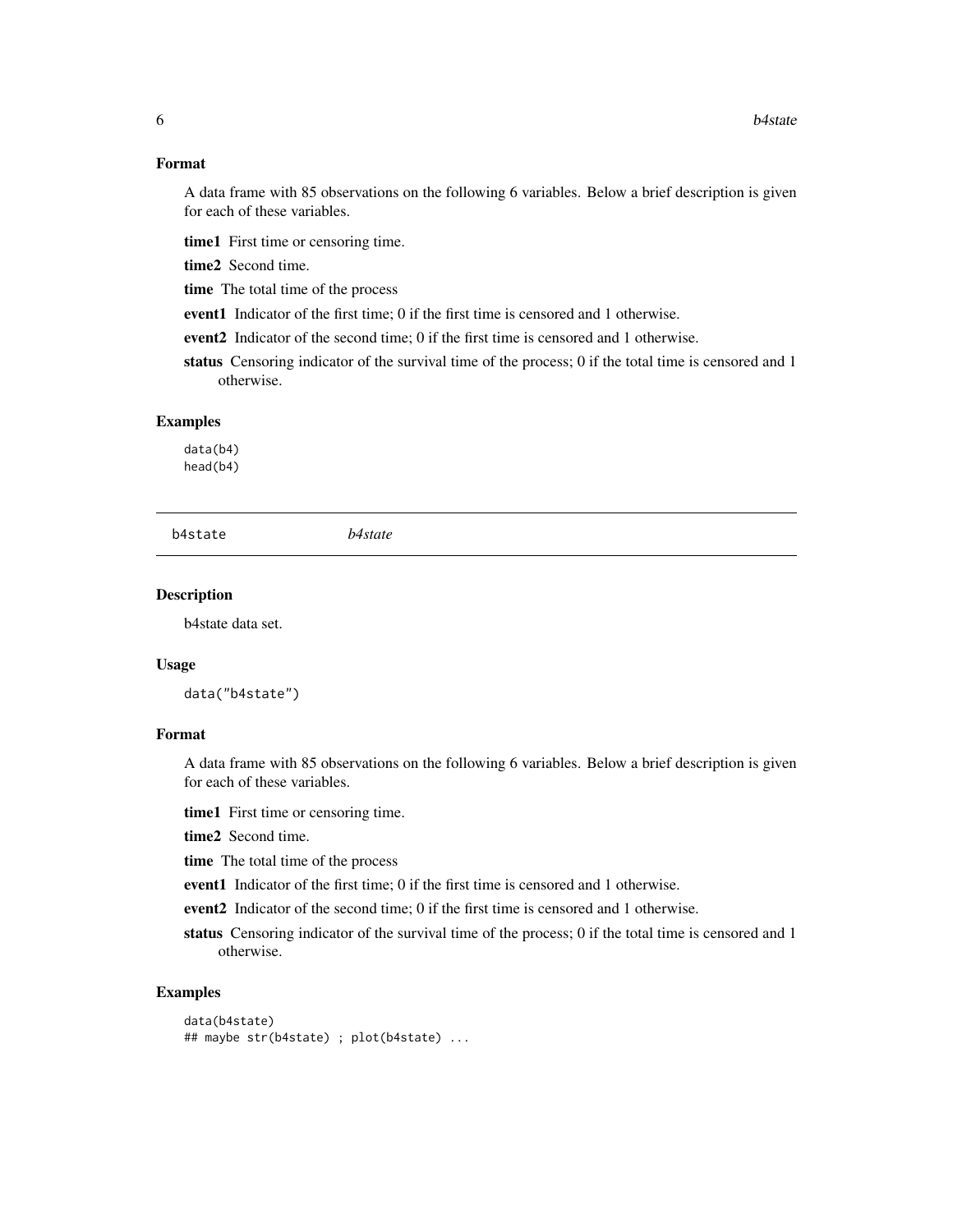<span id="page-6-0"></span>Beran *Estimation of the conditional distribution function of the response, given the covariate under random censoring.*

### Description

Computes the conditional survival probability  $P(T > y|Z = z)$ 

#### Usage

```
Beran(time, status, covariate, delta, x, y, kernel = "gaussian", bw,
lower.tail = FALSE)
```
#### Arguments

| time         | The survival time of the process.                                                                                                                                   |
|--------------|---------------------------------------------------------------------------------------------------------------------------------------------------------------------|
| status       | Censoring indicator of the total time of the process; 0 if the total time is censored<br>and 1 otherwise.                                                           |
| covariate    | Covariate values for obtaining estimates for the conditional probabilities.                                                                                         |
| delta        | Censoring indicator of the covariate.                                                                                                                               |
| $\mathsf{x}$ | The first time (or covariate value) for obtaining estimates for the conditional<br>probabilities. If missing, 0 will be used.                                       |
| У            | The total time for obtaining estimates for the conditional probabilities.                                                                                           |
| kernel       | A character string specifying the desired kernel. See details below for possible<br>options. Defaults to "gaussian" where the gaussian density kernel will be used. |
| bw           | A single numeric value to compute a kernel density bandwidth.                                                                                                       |
| lower.tail   | logical; if FALSE (default), probabilities are $P(T > y Z = z)$ otherwise, $P(T \le z)$<br>$y Z = z$ ).                                                             |

### Details

Possible options for argument window are "gaussian", "epanechnikov", "tricube", "boxcar", "triangular", "quartic" or "cosine"

### Value

Vector with the estimation of the conditional distribution function of the response, given the covariate under random censoring.

#### Author(s)

Gustavo Soutinho and Luis Meira-Machado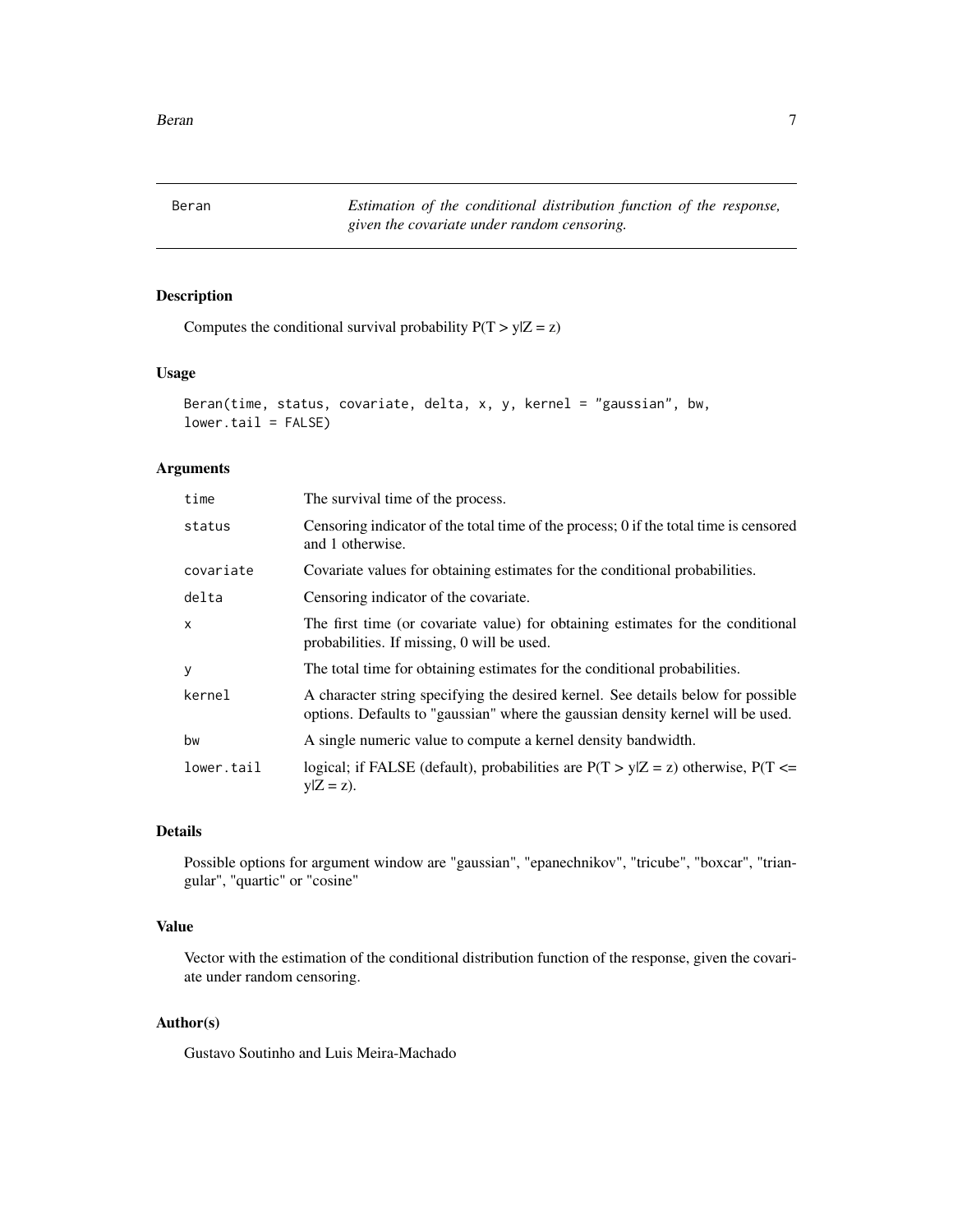#### <span id="page-7-0"></span>References

R. Beran. Nonparametric regression with randomly censored survival data. Technical report, University of California, Berkeley, 1981.

#### Examples

```
data("bladder4state")
b3state<-multidf(gap1=bladder4state$y1, event1=bladder4state$d1,
                 gap2=bladder4state$y2, status=bladder4state$d2,
                 size=bladder4state$size)
head(b3state[[1]])
##P(T>y|size=3)
library(KernSmooth)
obj0 <- b3state[[1]]
h <- dpik(obj0$size)
Beran(time = obj0$time, status = obj0$status, covariate =obj0$size, x = 3,
y = 50, bw = h)
##P(T<=y|size=3)
Beran(time = obj0$time, status = obj0$status, covariate =obj0$size, x = 3,
y = 50, bw = h,
lower.tail = TRUE)
```
bladder3 *bladder3*

## Description

bladder3-description

#### Usage

data("bladder3")

#### Format

A data frame with 85 observations on the following 6 variables.

- t1 First time or censoring time.
- d1 Indicator of the first time; 0 if the first time is censored and 1 otherwise.
- t2 The total time of the process
- d2 Censoring indicator of the survival time of the process; 0 if the total time is censored and 1 otherwise.
- rx Values of covariate rx.
- size Values of covariate size.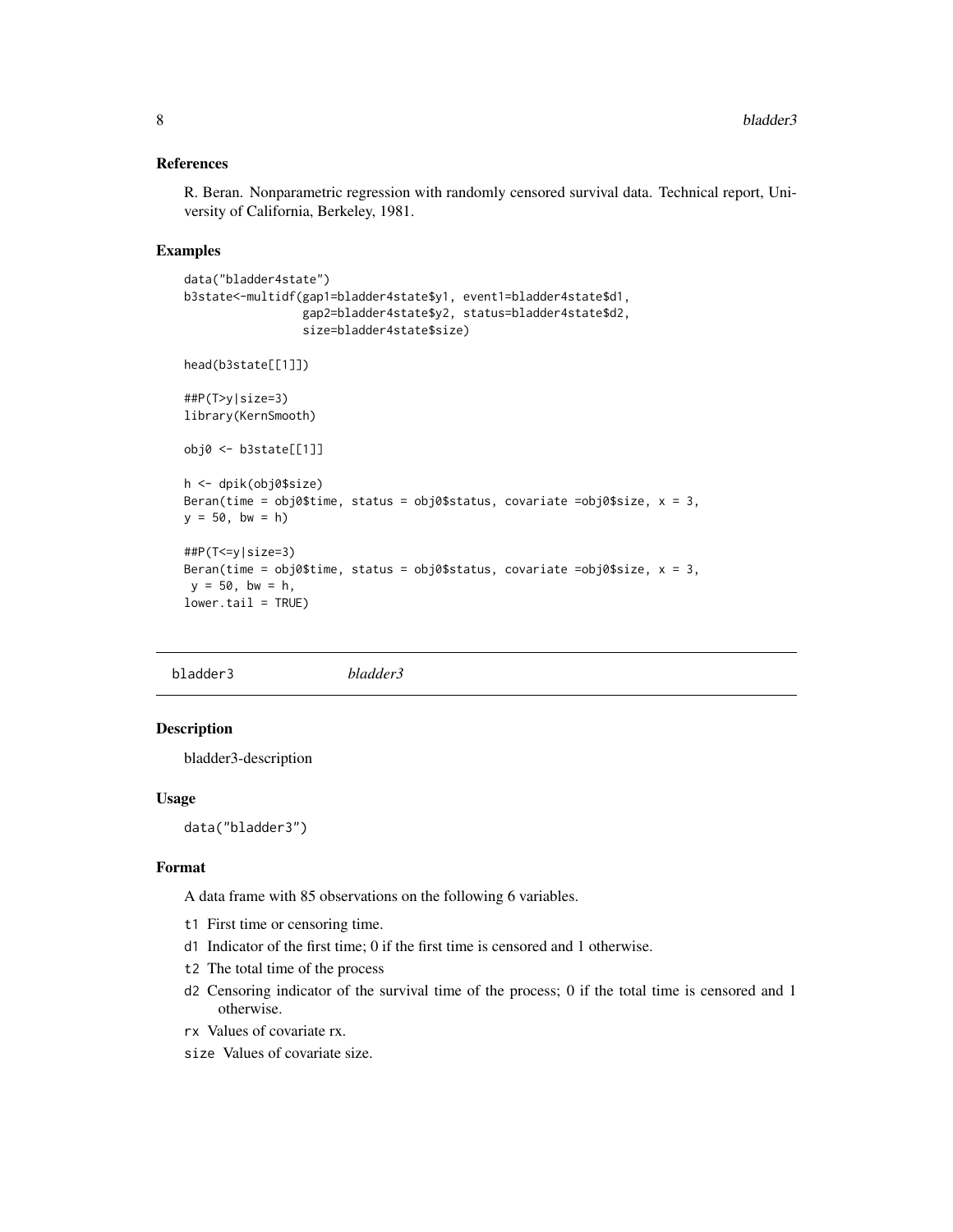#### <span id="page-8-0"></span>bladder3state 9

### Examples

data(bladder3) str(bladder3)

bladder3state *bladder3state*

#### Description

bladder3state data set.

### Usage

```
data("bladder3state")
```
### Format

A data frame with 85 observations on the following 7 variables.

- id Identification number.
- y1 First gap time.
- d1 Indicator of the first gap time; 0 if the first time is censored and 1 otherwise.
- y2 Second gap time.
- d2 Censoring indicator of the second gap time; 0 if the total time is censored and 1 otherwise.
- rx Values of covariate rx.
- size Values of covariate size.

### Examples

```
data(bladder3state)
str(bladder3state)
```
bladder4 *bladder4*

### Description

bladder4 data set.

### Usage

data("bladder4")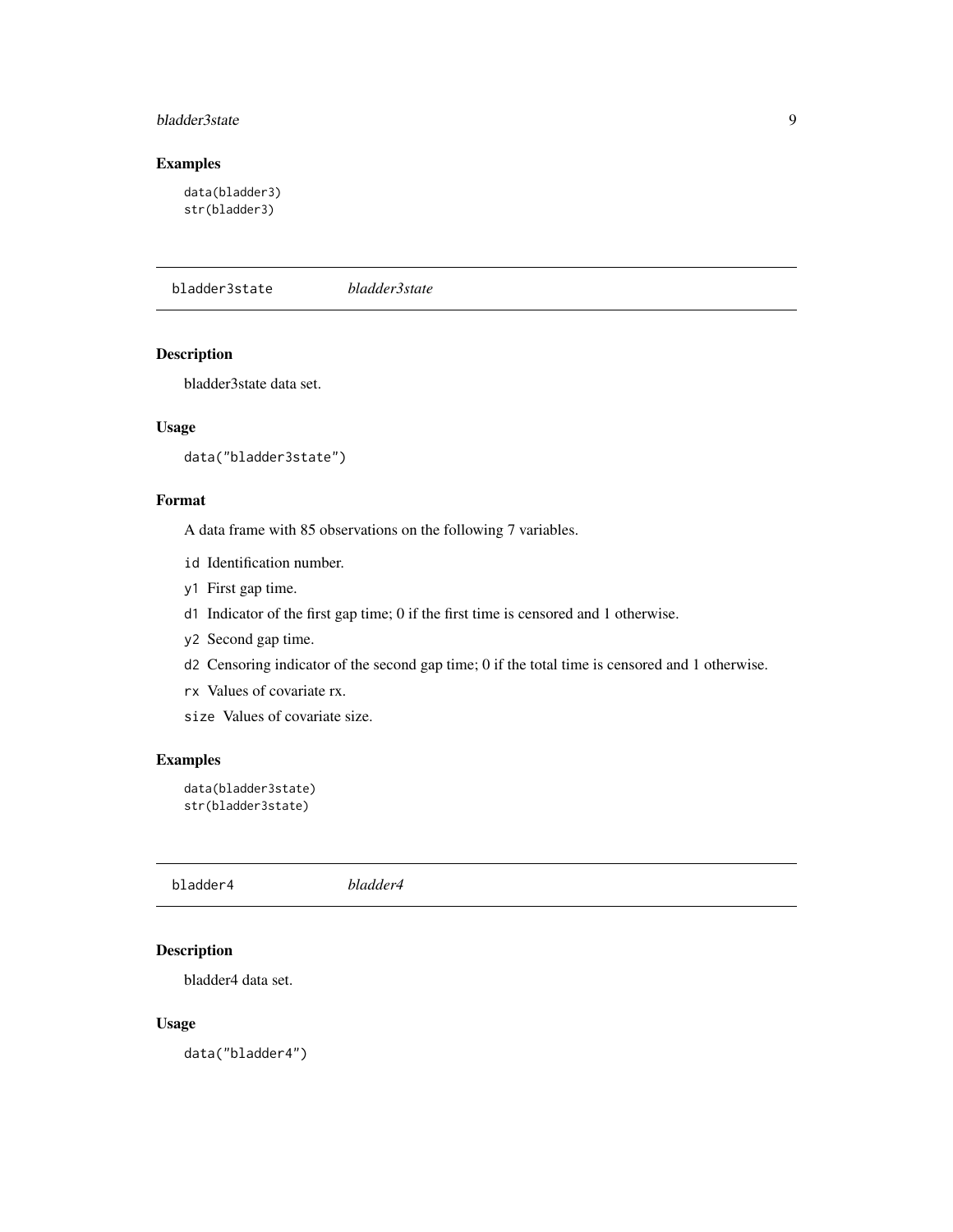### <span id="page-9-0"></span>Format

A data frame with 85 observations on the following 8 variables.

- t1 First time or censoring time.
- d1 Indicator of the first time; 0 if the first time is censored and 1 otherwise.
- t2 Second time or censoring time.
- d2 Indicator of the second time; 0 if the first time is censored and 1 otherwise.
- t3 The total time of the process.
- d3 Censoring indicator of the survival time of the process; 0 if the total time is censored and 1 otherwise.
- rx Values of covariate rx.
- size Values of covariate size.

#### Examples

data(bladder4)

bladder4state *bladder4state*

### Description

bladder4state data set.

### Usage

```
data("bladder4state")
```
### Format

A data frame with 85 observations on the following 9 variables.

- id Identification number.
- y1 First gap time.
- d1 Indicator of the first gap time; 0 if the first time is censored and 1 otherwise.
- y2 Second gap time.
- d2 Censoring indicator of the second gap time; 0 if the total time is censored and 1 otherwise.
- y3 Third gap time.
- d3 Censoring indicator of the third gap time; 0 if the total time is censored and 1 otherwise.
- rx Values of covariate rx.
- size Values of covariate size.

#### Examples

data(bladder4state)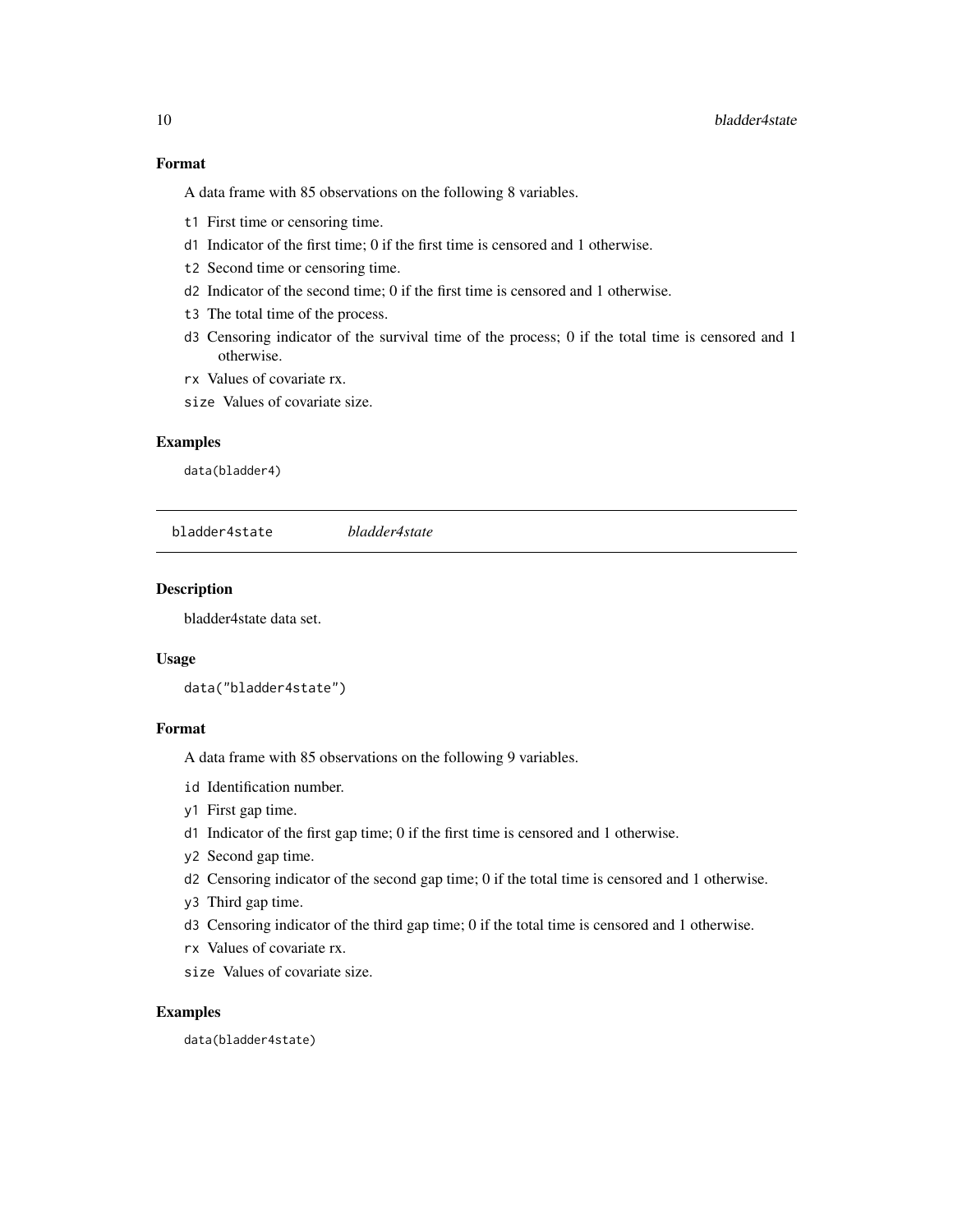<span id="page-10-0"></span>bladder5 *bladder5*

### Description

bladder5 data set.

### Usage

data("bladder5")

#### Format

A data frame with 85 observations on the following 10 variables.

- t1 First time or censoring time.
- d1 Indicator of the first time; 0 if the first time is censored and 1 otherwise.
- t2 Second time or censoring time.
- d2 Indicator of the second time; 0 if the first time is censored and 1 otherwise.
- t3 Third time or censoring time.
- d3 Indicator of the third time; 0 if the first time is censored and 1 otherwise.
- t4 The total time of the process
- d4 Censoring indicator of the survival time of the process; 0 if the total time is censored and 1 otherwise.
- rx Values of covariate rx.
- size Values of covariate size.

#### Examples

data(bladder5)

bladder5state *bladder5state*

### Description

bladder5state data set.

#### Usage

data("bladder5state")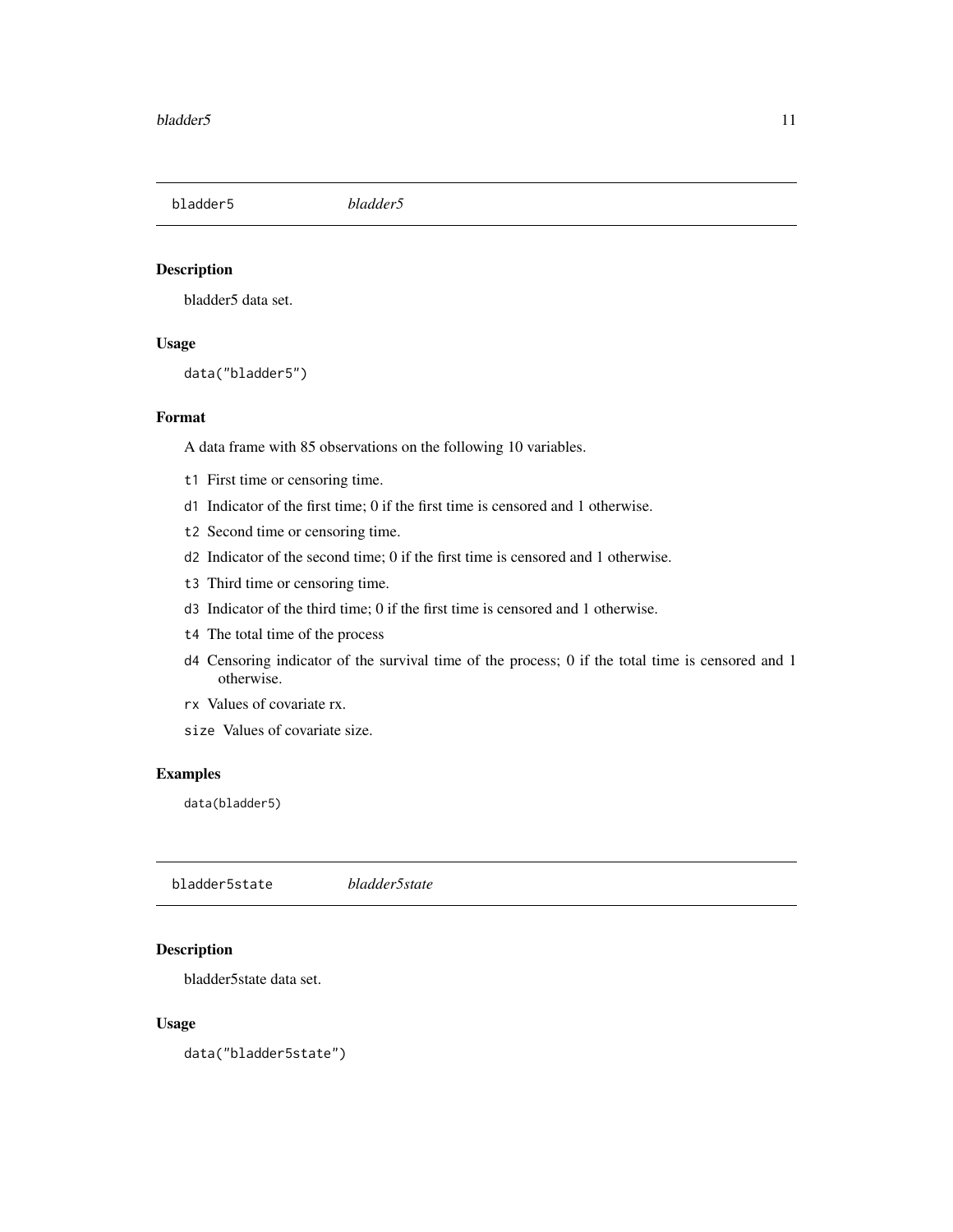### <span id="page-11-0"></span>Format

A data frame with 85 observations on the following 11 variables.

- id Identification number.
- y1 First gap time.
- d1 Indicator of the first gap time; 0 if the first time is censored and 1 otherwise.
- y2 Second gap time.
- d2 Censoring indicator of the second gap time; 0 if the total time is censored and 1 otherwise.
- y3 Third gap time.
- d3 Censoring indicator of the third gap time; 0 if the total time is censored and 1 otherwise.
- y4 Fourth gap time.
- d4 Censoring indicator of the fourth gap time; 0 if the total time is censored and 1 otherwise.
- rx Values of covariate rx.

size Values of covariate size.

### Examples

data(bladder5state)

<span id="page-11-1"></span>IPCWdf *Inverse probability of censoring weighting estimator for the bivariate distribution function.*

#### Description

Provides estimates for the bivariate distribution function based on the Inverse Probability of Censoring Weighting estimator (IPCW).

### Usage

```
IPCWdf(object, x, y, covariate, cov.value, bw, window = "gaussian")
```
### Arguments

| object       | An object of class multidf.                                                                                                                                                                    |
|--------------|------------------------------------------------------------------------------------------------------------------------------------------------------------------------------------------------|
| $\mathsf{x}$ | The first time for obtaining estimates for the bivariate distribution function.                                                                                                                |
| y            | The second time for obtaining estimates for the bivariate distribution function.                                                                                                               |
| covariate    | Name of the quantitative covariate.                                                                                                                                                            |
| cov.value    | The value of the quantitative covariate.                                                                                                                                                       |
| bw           | A single numeric value to compute a kernel density bandwidth. Use "dpik" for<br>the <b>KernSmooth</b> package based selector or "np" for the 'npudensbw' function<br>of the <b>np</b> package. |
| window       | A character string specifying the desired kernel. See details below for possible<br>options. Defaults to "gaussian" where the gaussian density kernel will be used.                            |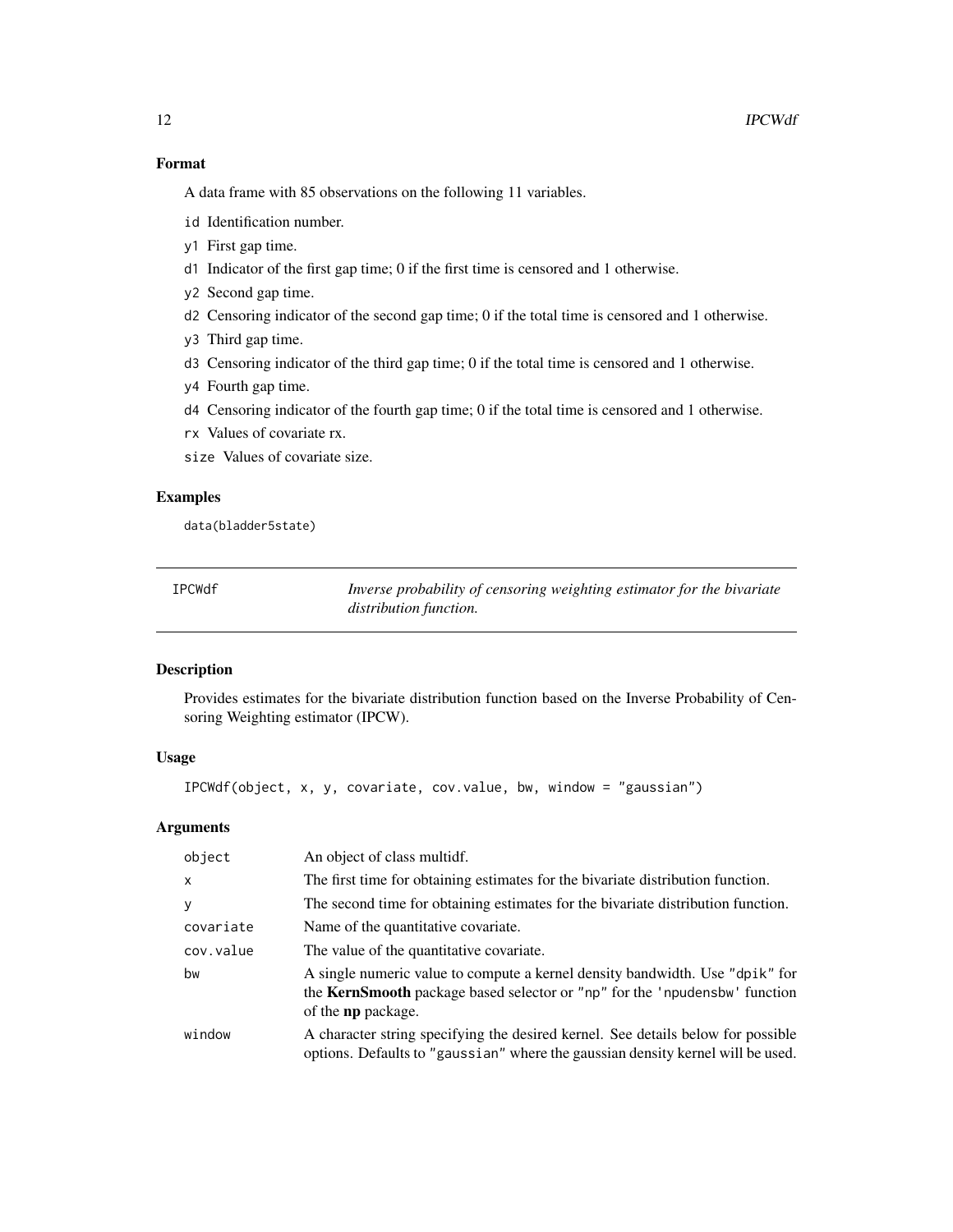#### <span id="page-12-0"></span> $\text{IPCWdf}$  13

### Value

Vector with the IPWC estimates for the bivariate distribution function.

#### Author(s)

Gustavo Soutinho and Luis Meira-Machado.

Gustavo Soutinho and Luis Meira-Machado

#### References

de Una-Alvarez, J. and Meira-Machado, L. (2008). A simple estimator of the bivariate distribution function for censored gap times, Statistics and Probability Letters 78, 2440-2445.

### See Also

[KMWdf](#page-16-1), [LDMdf](#page-18-1), [LINdf](#page-20-1) and [WCHdf](#page-26-1).

#### Examples

data("bladder4state")

```
b3state<-multidf(gap1=bladder4state$y1, event1=bladder4state$d1,
                 gap2=bladder4state$y2, status=bladder4state$d2,
                 size=bladder4state$size)
b3size<-multidf(gap1=bladder3$t1, event1=bladder3$d1,
                gap2=bladder3$t2-bladder3$t1,status=bladder4state$d2,
                size=bladder3$size)
library(KernSmooth)
IPCWdf(object=b3state, x=13, y=15, covariate="size", cov.value=3,
      window = "gaussian")
IPCWdf(object=b3state, x=13, y=15, covariate="size", bw=2, cov.value=3,
      window = "gaussian")
IPCWdf(object=b3size, x=13, y=15, covariate="size", cov.value=3,
      window = "gaussian")
IPCWdf(object=b3size, x=13, y=15, covariate="size", bw=2, cov.value=3,
      window = "gaussian")
```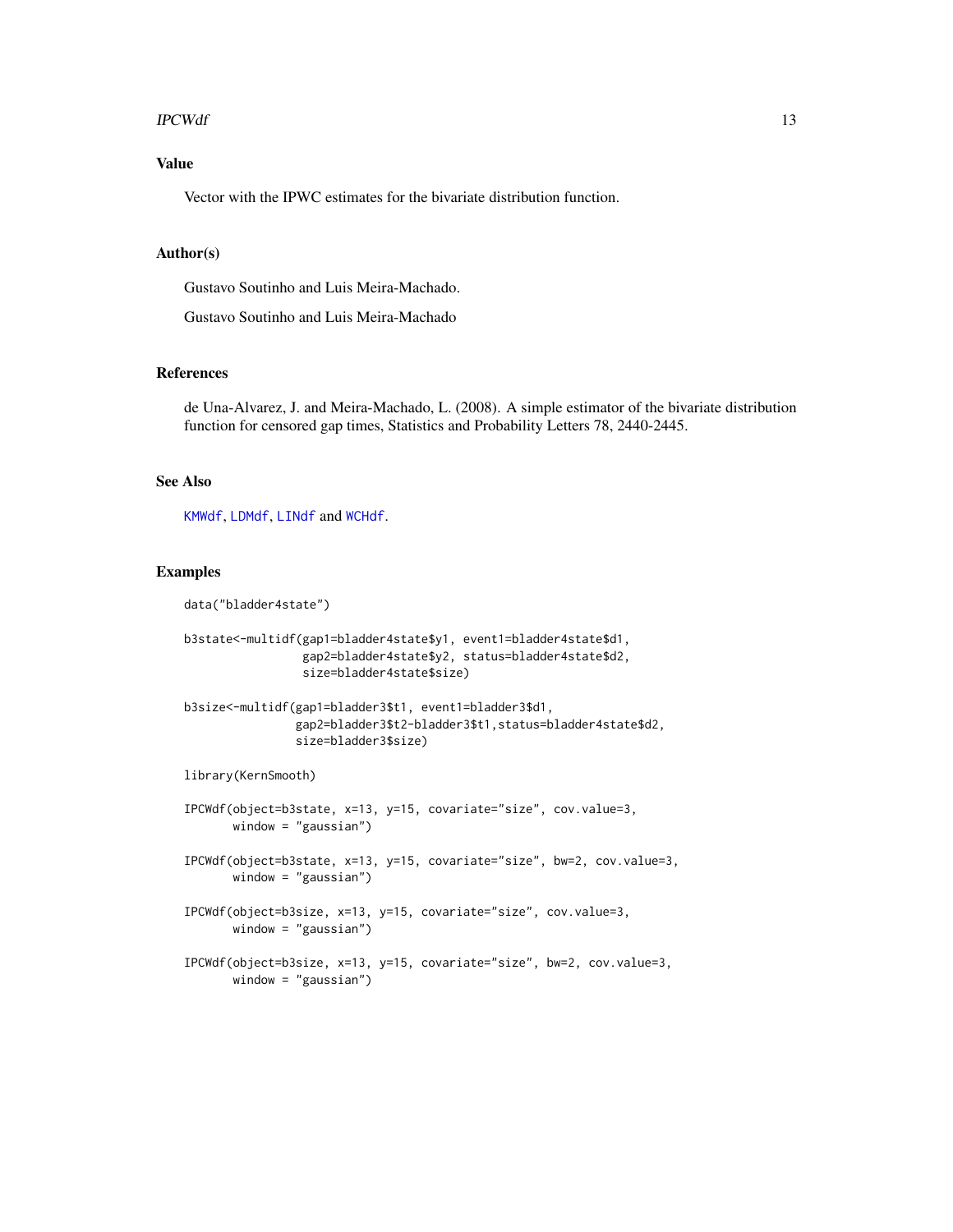### <span id="page-13-0"></span>Description

This function provides survival estimates using the product-limit Kaplan-Meier estimator.

#### Usage

KM(time, status, t)

#### Arguments

| time   | Survival time of the process.                                                                                   |
|--------|-----------------------------------------------------------------------------------------------------------------|
| status | Censoring indicator of the survival time of the process; 0 if the survival time is<br>censored and 1 otherwise. |
| t      | The time for obtaining survival estimates.                                                                      |

### Value

Vector with Kaplan-Meier estimate of survival.

### Author(s)

Gustavo Soutinho and Luis Meira-Machado

### References

E. Kaplan and P. Meier. Nonparametric estimation from incomplete observations. Journal of the American Statistical Association, 53:457-481, 1958.

#### Examples

```
require(survival)
data("bladder4state")
obj<- multidf(gap1=bladder4state$y1, event1=bladder4state$d1,
              gap2=bladder4state$y2, status=bladder4state$d2,
              size=bladder4state$size)
obj2<-obj[[1]]
KM(time = obj2$time, status = obj2$status, t = 20)
fit <- survfit(Surv(obj2$time, obj2$status) ~ 1, data = obj2)
summary(fit, time = 20)$surv
```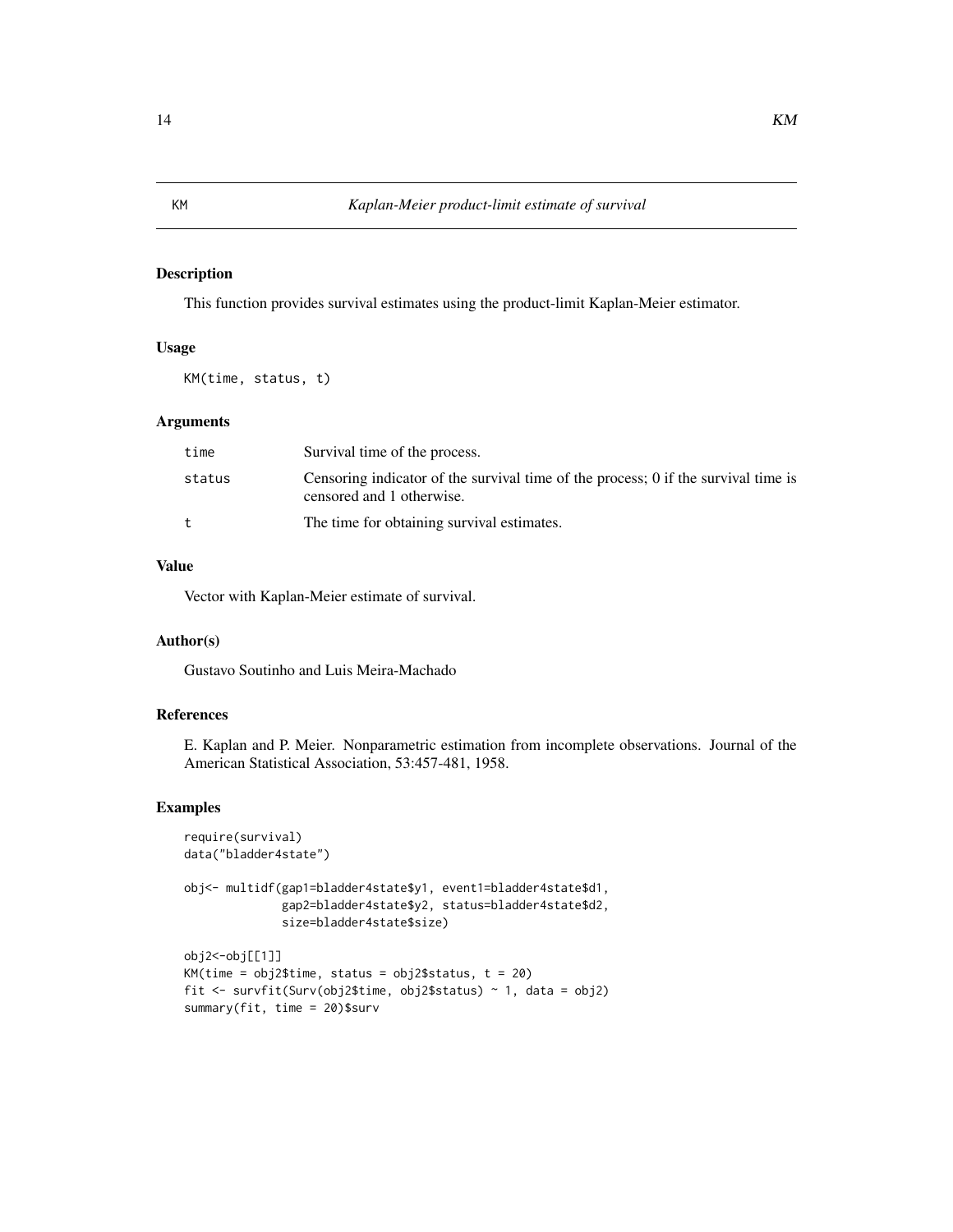<span id="page-14-0"></span>

#### Description

This function returns a vector with the Kaplan-Meier weights.

#### Usage

KMW(time, status)

### Arguments

| time   | Survival time of the process.                                                      |
|--------|------------------------------------------------------------------------------------|
| status | Censoring indicator of the survival time of the process; 0 if the survival time is |
|        | censored and 1 otherwise.                                                          |

### Value

Vector with Kaplan-Meier weights.

#### Author(s)

Gustavo Soutinho and Luis Meira-Machado

### References

E. Kaplan and P. Meier. Nonparametric estimation from incomplete observations. Journal of the American Statistical Association, 53:457-481, 1958.

### Examples

data("bladder4state")

```
obj<- multidf(gap1=bladder4state$y1, event1=bladder4state$d1,
              gap2=bladder4state$y2, status=bladder4state$d2,
             size=bladder4state$size)
```

```
obj2<-obj[[1]]
kmw <- KMW(time = obj2$time, status = obj2$status)
require(survival)
bladder.surv <- survfit(Surv(time, status) ~ 1, obj2)
times <- summary(bladder.surv)$time
surv <- summary(bladder.surv)$surv
nevent <- summary(bladder.surv)$n.event
p <- match(obj2$time, times)
kmw2 <- -diff(c(1, surv))/nevent
kmw2 <- kmw2[p]*obj2$status
kmw2[is.na(kmw2)] <- 0
```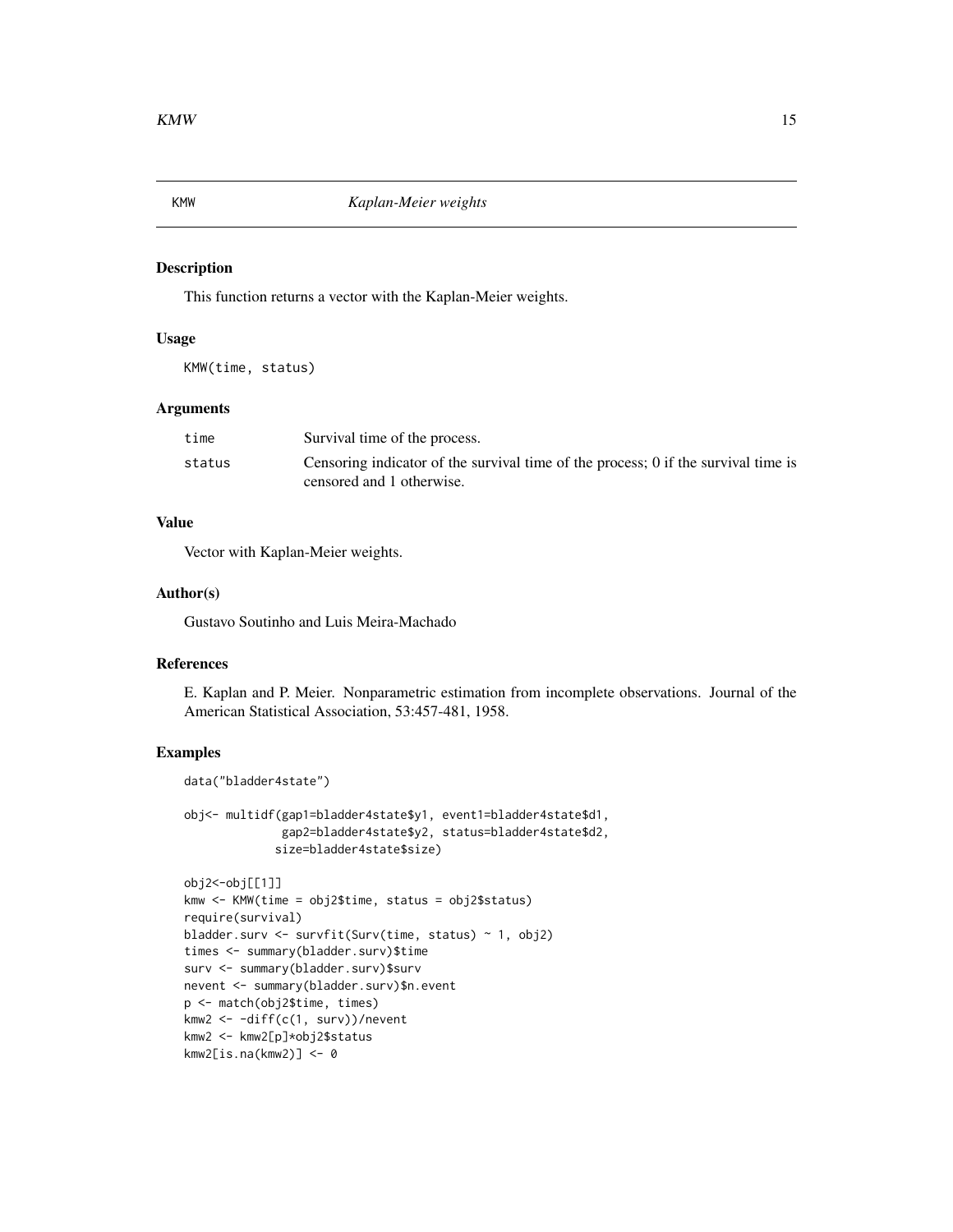<span id="page-15-0"></span>all.equal(kmw, kmw2)

<span id="page-15-1"></span>KMW3df *Kaplan-Meier Weighted estimator for three gap times distribution function.*

### Description

Provides estimates for three gap times distribution function based on Kaplan-Meier Weights (KMW).

### Usage

KMW3df(object, x, y, z)

### Arguments

| object | An object of class multidf.                                                       |
|--------|-----------------------------------------------------------------------------------|
| X      | The first time for obtaining estimates for the trivariate distribution function.  |
| У      | The second time for obtaining estimates for the trivariate distribution function. |
| z      | The third time for obtaining estimates for the trivariate distribution function.  |

### Value

Vector with the Kaplan-Meier Weighted estimates for three gapes times distribution function.

### Author(s)

Gustavo Soutinho and Luis Meira-Machado

### References

de Una-Alvarez J, Meira Machado LF (2008). "A Simple Estimator of the Bivariate Distribution Function for Censored Gap Times", Statistical and Probability Letters, 78, 2440-2445.

Davison, A.C. and Hinkley, D.V. (1997) "Bootstrap Methods and Their Application", Chapter 5. Cambridge University Press.

### See Also

[LDM3df](#page-17-1), [LIN3df](#page-19-1) and [WCH3df](#page-25-1).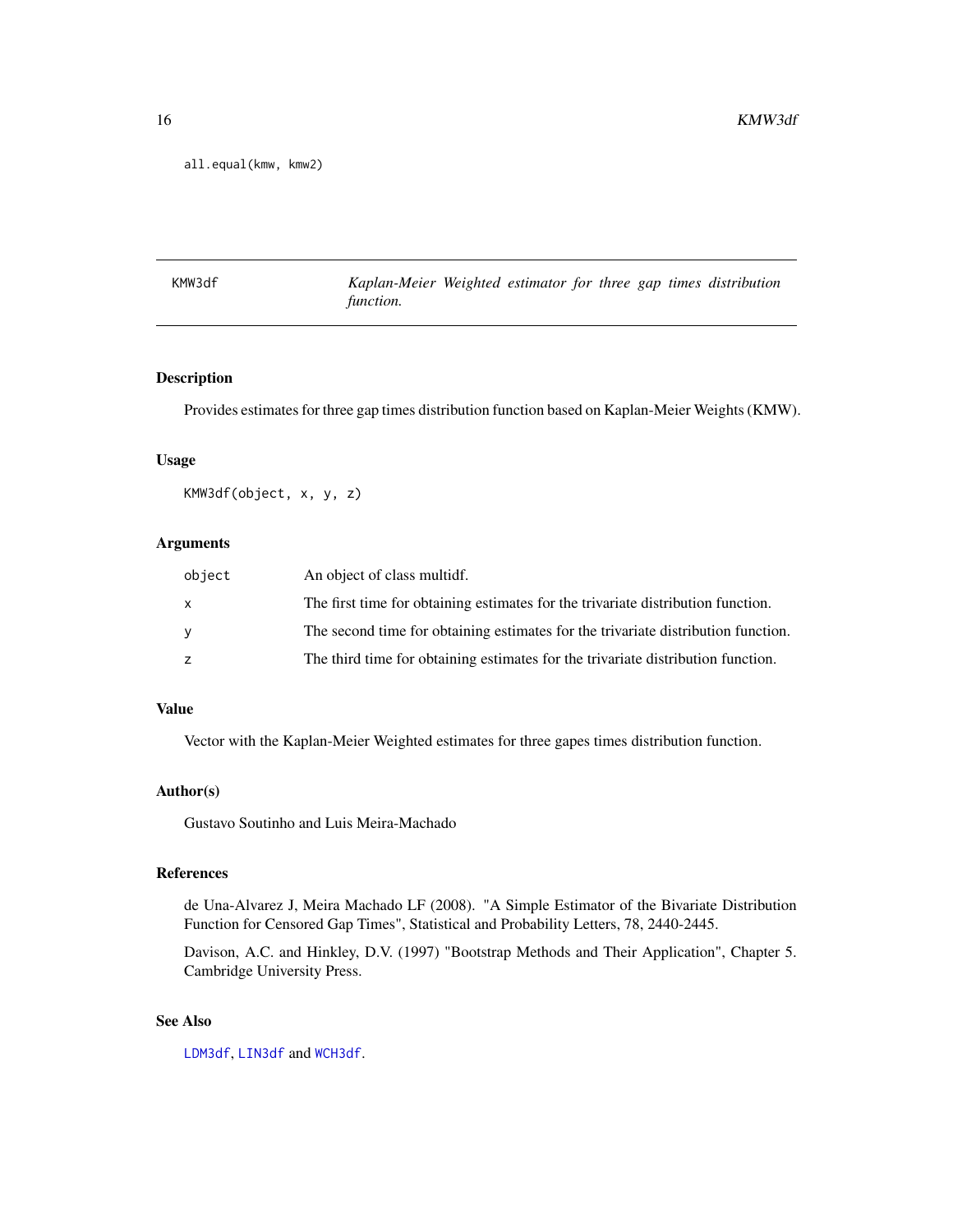#### <span id="page-16-0"></span> $KMWdf$  and the contract of the contract of the contract of the contract of the contract of the contract of the contract of the contract of the contract of the contract of the contract of the contract of the contract of the

### Examples

```
data("bladder5state")
b4state<-multidf(gap1=bladder5state$y1, event1=bladder4state$d1,
                 gap2=bladder5state$y2, event2=bladder4state$d2,
                 gap3=bladder5state$y3, status=bladder4state$d3)
head(b4state)[[1]]
KMW3df(b4state, x=13, y=20, z=40)
b4<-multidf(gap1=bladder4$t1, event1=bladder4$d1,
            gap2=bladder4$t2-bladder4$t1, event2=bladder4$d2,
            gap3=bladder4$t3-bladder4$t2, status=bladder4state$d3)
KMW3df(b4, x=13, y=20, z=40)
```
<span id="page-16-1"></span>

Kaplan-Meier Weighted estimator for the bivariate distribution func*tion.*

### Description

Provides estimates for the bivariate distribution function based on Kaplan-Meier Weights (KMW).

#### Usage

KMWdf(object, x, y)

#### Arguments

| object | An object of class multidf.                                                      |
|--------|----------------------------------------------------------------------------------|
| X      | The first time for obtaining estimates for the bivariate distribution function.  |
| v      | The second time for obtaining estimates for the bivariate distribution function. |

#### Value

Vector with the Kaplan-Meier weights estimates for the bivariate distribution function.

#### Author(s)

Gustavo Soutinho and Luis Meira-Machado

### References

de Una-Alvarez J, Meira Machado LF (2008). "A Simple Estimator of the Bivariate Distribution Function for Censored Gap Times", Statistical and Probability Letters, 78, 2440-2445. Davison, A.C. and Hinkley, D.V. (1997) "Bootstrap Methods and Their Application", Chapter 5. Cambridge University Press.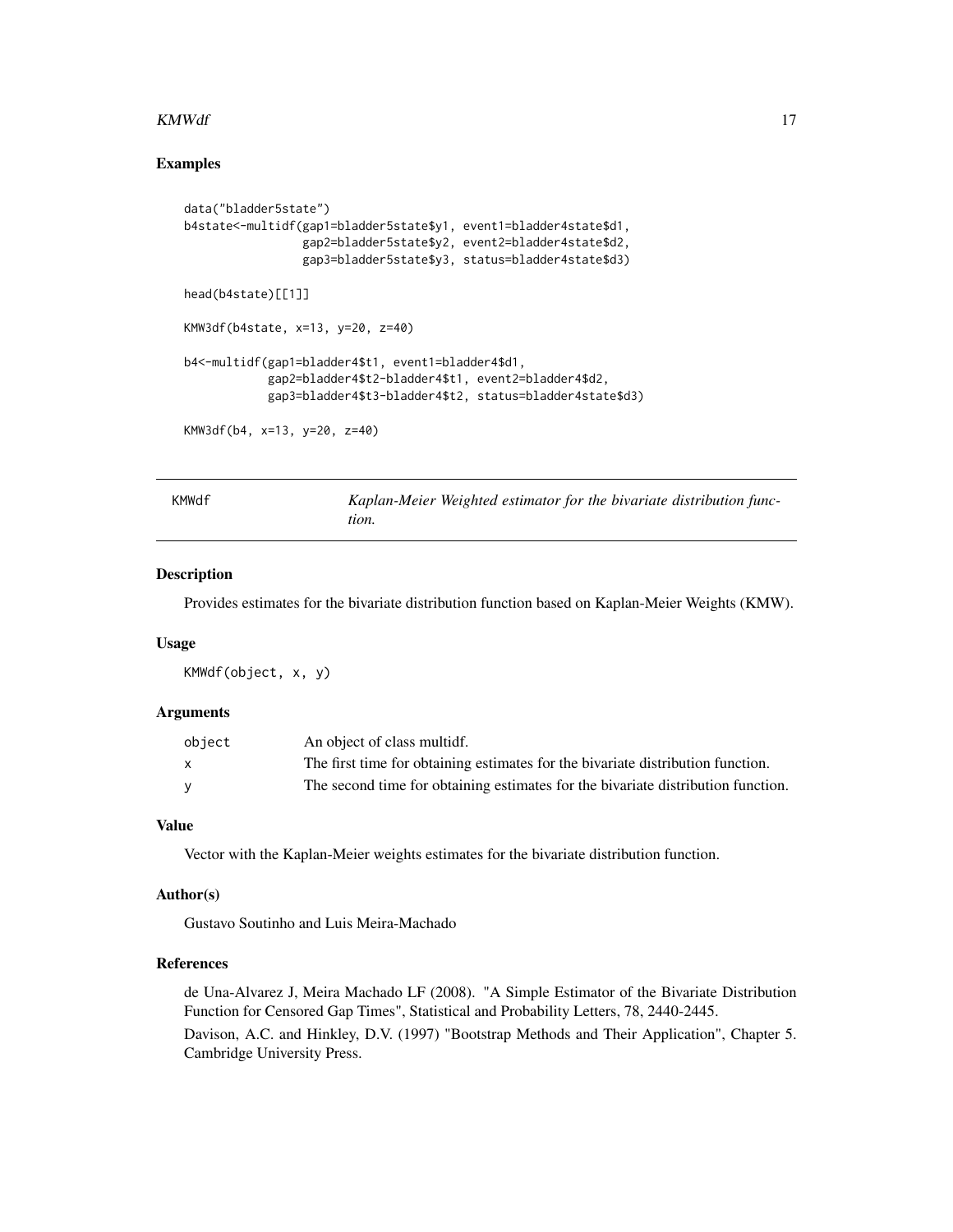### See Also

[IPCWdf](#page-11-1), [LDMdf](#page-18-1), [LINdf](#page-20-1) and [WCHdf](#page-26-1).

#### Examples

```
data("bladder4state")
```

```
b3state<-multidf(gap1=bladder4state$y1, event1=bladder4state$d1,
                 gap2=bladder4state$y2, status=bladder4state$d2,
                 size=bladder4state$size)
```

```
KMWdf(b3state, x=13, y=20)
```
<span id="page-17-1"></span>LDM3df *Landmark estimator for three gap times distribution function.*

#### Description

Provides estimates for three gap times distribution function based on landmarking. The extension of the landmark estimator (LDM) to three gap times is a consequence of Bayes' theorem.

### Usage

```
LDM3df(object, x, y, z)
```
#### Arguments

| object   | An object of class multidf.                                                       |
|----------|-----------------------------------------------------------------------------------|
| X        | The first time for obtaining estimates for the trivariate distribution function.  |
| <b>y</b> | The second time for obtaining estimates for the trivariate distribution function. |
| z        | The third time for obtaining estimates for the trivariate distribution function.  |

### Value

Vector with the Landmark estimates for three gap times distribution function.

### Author(s)

Gustavo Soutinho and Luis Meira-Machado

### References

van Houwelingen, H.C. (2007). Dynamic prediction by landmarking in event history analysis, Scandinavian Journal of Statistics, 34, 70-85.

Kaplan, E. and Meier, P. (1958). Nonparametric Estimation from Incomplete Observations, Journal of the American Statistical Association 53(282), 457-481.

<span id="page-17-0"></span>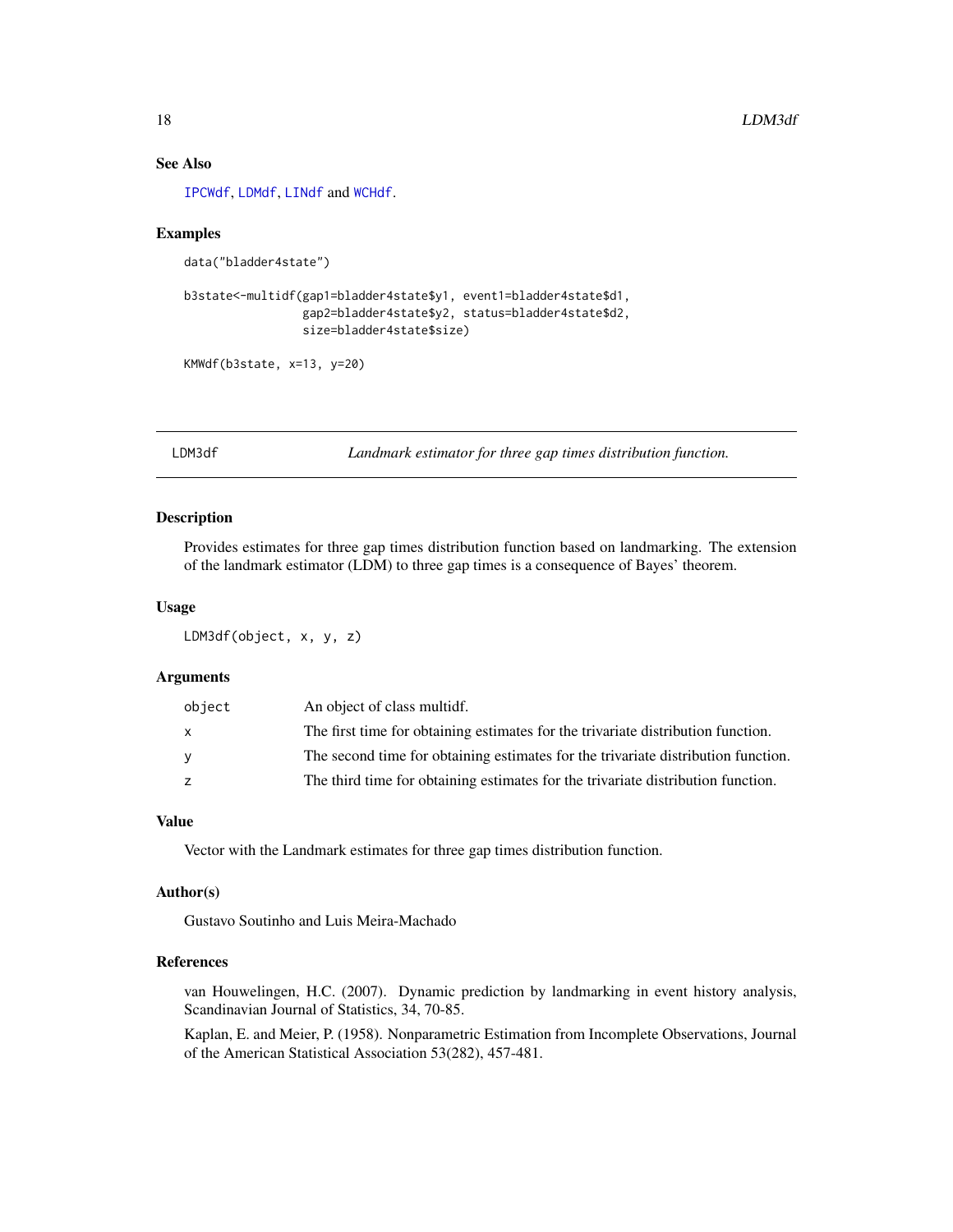#### <span id="page-18-0"></span>LDMdf 19

### See Also

[LDM3df](#page-17-1), [LIN3df](#page-19-1) and [WCH3df](#page-25-1).

#### Examples

```
data("bladder5state")
b4state<-multidf(gap1=bladder5state$y1, event1=bladder4state$d1,
                 gap2=bladder5state$y2, event2=bladder4state$d2,
                 gap3=bladder5state$y3, status=bladder4state$d3)
head(b4state)[[1]]
LDM3df(b4state, x=13, y=20, z=40)
b4<-multidf(gap1=bladder4$t1, event1=bladder4$d1,
            gap2=bladder4$t2-bladder4$t1, event2=bladder4$d2,
            gap3=bladder4$t3-bladder4$t2, status=bladder4state$d3)
LDM3df(b4,x=13,y=20,z=40)
```
<span id="page-18-1"></span>LDMdf *Landmark estimator for the bivariate distribution function*

### Description

Provides estimates for the bivariate distribution function based on Bayes' theorem and Kaplan-Meier survival function. This approach is also named as landmarking.

### Usage

LDMdf(object, x, y)

### Arguments

| object | An object of class multidf.                                                      |
|--------|----------------------------------------------------------------------------------|
|        | The first time for obtaining estimates for the bivariate distribution function.  |
|        | The second time for obtaining estimates for the bivariate distribution function. |

### Value

Vector with the Landmark estimates for the bivariate distribution function.

#### Author(s)

Gustavo Soutinho and Luis Meira-Machado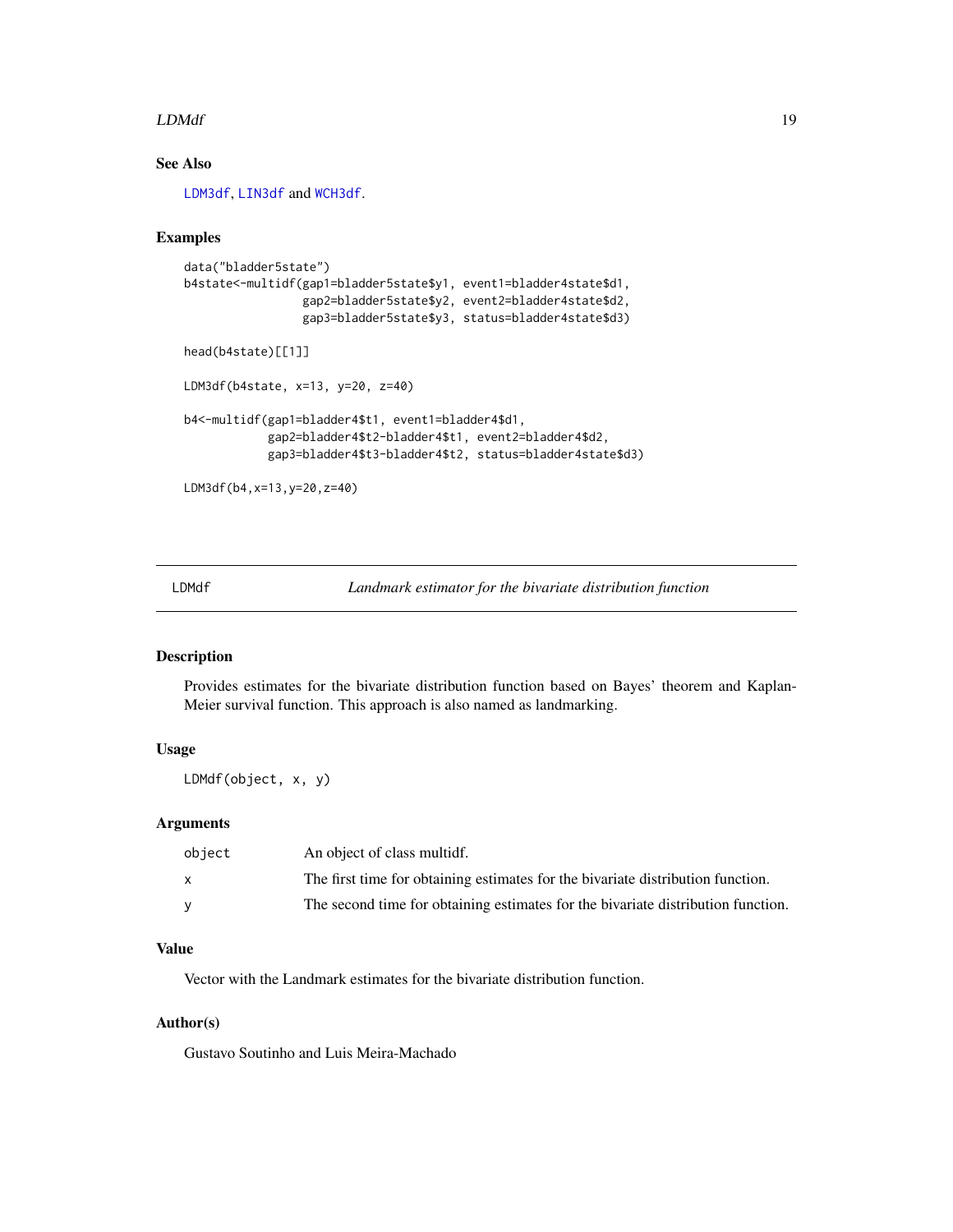### <span id="page-19-0"></span>References

van Houwelingen, H.C. (2007). Dynamic prediction by landmarking in event history analysis, Scandinavian Journal of Statistics, 34, 70-85.

Kaplan, E. and Meier, P. (1958). Nonparametric Estimation from Incomplete Observations, Journal of the American Statistical Association 53(282), 457-481.

#### See Also

[IPCWdf](#page-11-1), [KMWdf](#page-16-1), [LINdf](#page-20-1) and [WCHdf](#page-26-1).

#### Examples

```
b3state<-multidf(gap1=bladder4state$y1, event1=bladder4state$d1,
                 gap2=bladder4state$y2, status=bladder4state$d2,
                 size=bladder4state$size)
```

```
LDMdf(b3state, x=13, y=20)
```
<span id="page-19-1"></span>LIN3df *Lin's estimator for three gap times distribution function.*

### Description

Provides estimates for three gap times distribution function based on the extension the Lin's estimator.

### Usage

```
LIN3df(object, x, y, z)
```
### Arguments

| object | An object of class multidf.                                                     |
|--------|---------------------------------------------------------------------------------|
| X      | The first time for obtaining estimates for the triviate distribution function.  |
| У      | The second time for obtaining estimates for the triviate distribution function. |
| z      | The third time for obtaining estimates for the triviate distribution function.  |

### Value

Vector with the Lin's estimates for three gapes times distribution function.

#### Author(s)

Gustavo Soutinho and Luis Meira-Machado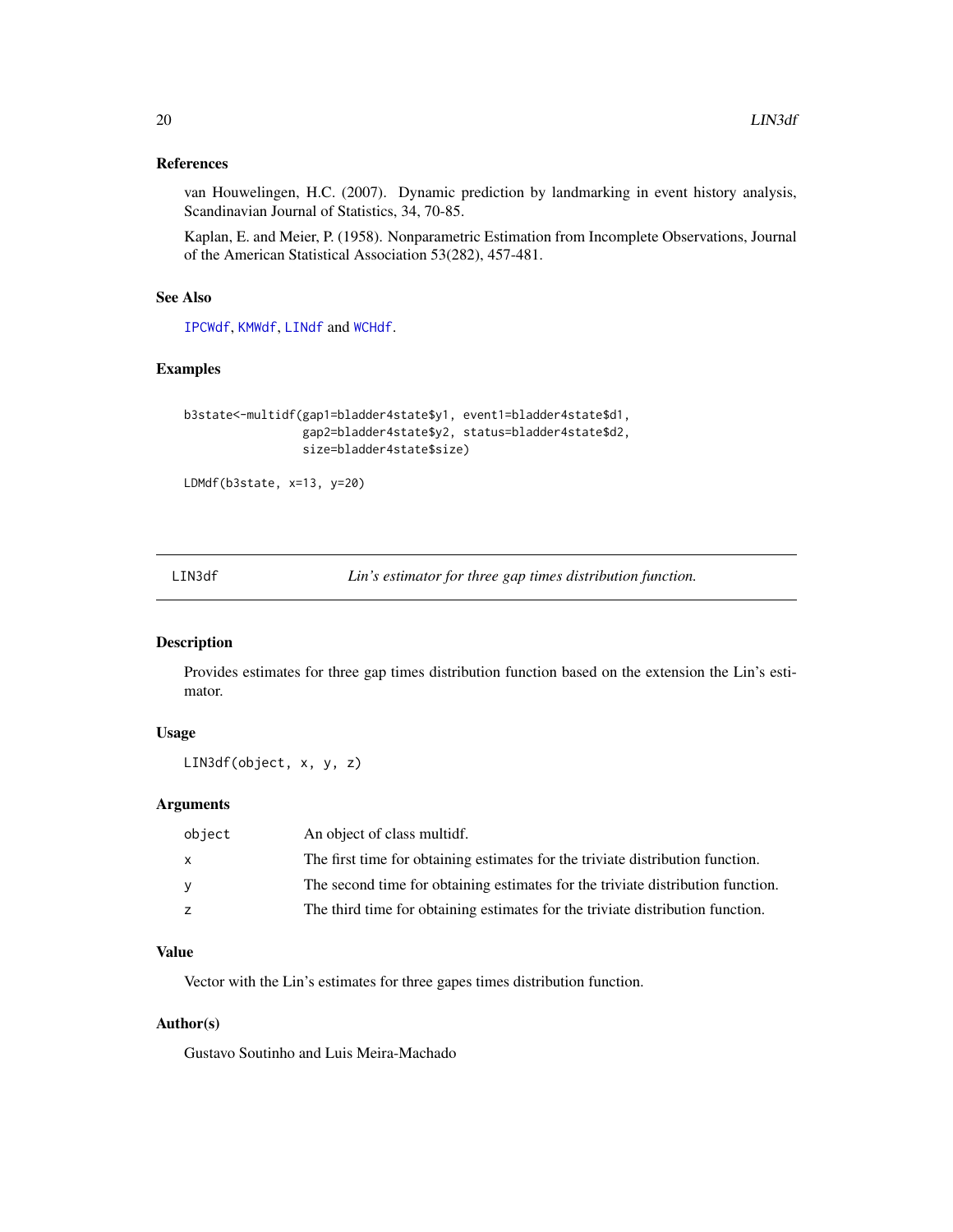#### <span id="page-20-0"></span> $L<sub>IN</sub>df$  21

### References

Lin, D. Y., Sun, W. and Ying, Z. (1999). Nonparametric estimation of the gap time distributions for serial events with censored data, Biometrika 86, 59-70.

### See Also

[LDM3df](#page-17-1), [KMW3df](#page-15-1) and [WCH3df](#page-25-1).

#### Examples

```
data("bladder5state")
b4state<-multidf(gap1=bladder5state$y1, event1=bladder4state$d1,
                 gap2=bladder5state$y2, event2=bladder4state$d2,
                 gap3=bladder5state$y3, status=bladder4state$d3)
head(b4state)[[1]]
LIN3df(b4state, x=13, y=20, z=40)
b4<-multidf(gap1=bladder4$t1, event1=bladder4$d1,
            gap2=bladder4$t2-bladder4$t1, event2=bladder4$d2,
            gap3=bladder4$t3-bladder4$t2, status=bladder4state$d3)
LIN3df(b4, x=13, y=20, z=40)
```
<span id="page-20-1"></span>LINdf *Lin's estimator for the bivariate distribution function.*

#### Description

Provides estimates for the bivariate distribution function based on the extension the Kaplan-Meier estimator of the distribution function for the first event time and the Inverse Probability of Censoring Weights for the second time.

#### Usage

LINdf(object, x, y)

#### Arguments

| object   | An object of class multidf.                                                      |
|----------|----------------------------------------------------------------------------------|
| <b>X</b> | The first time for obtaining estimates for the bivariate distribution function.  |
|          | The second time for obtaining estimates for the bivariate distribution function. |

### Value

Vector with the Lin's estimates for the bivariate distribution function.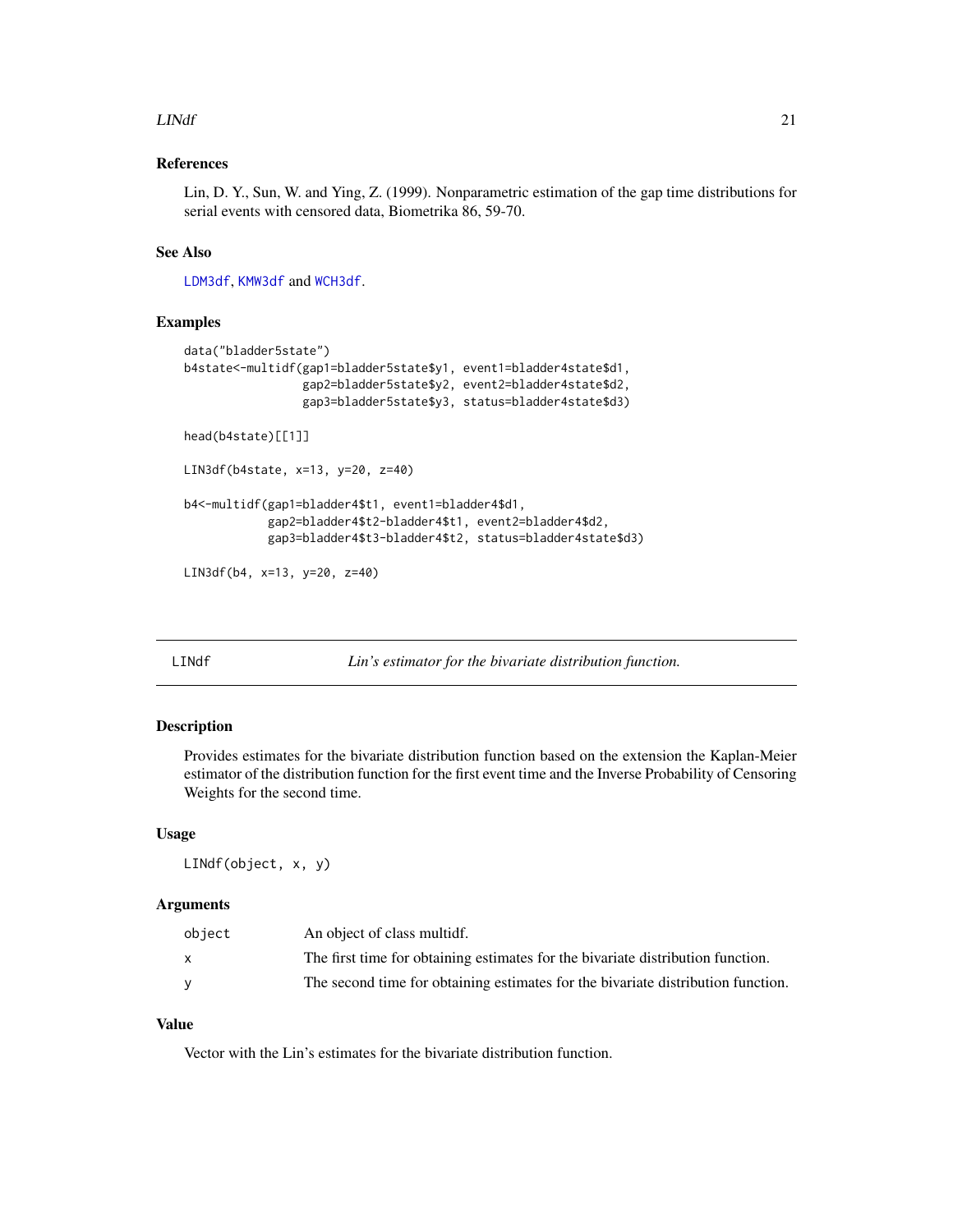### <span id="page-21-0"></span>Author(s)

Gustavo Soutinho and Luis Meira-Machado

### References

Lin, D. Y., Sun, W. and Ying, Z. (1999). Nonparametric estimation of the gap time distributions for serial events with censored data, Biometrika 86, 59-70.

### See Also

[IPCWdf](#page-11-1), [LDMdf](#page-18-1), [KMWdf](#page-16-1) and [WCHdf](#page-26-1).

### Examples

```
b3state<-multidf(gap1=bladder4state$y1, event1=bladder4state$d1,
                 gap2=bladder4state$y2, status=bladder4state$d2,
                 size=bladder4state$size)
```

```
LINdf(b3,x=13,y=20)
```
multidf *Create a multidf object*

### Description

Creates a "multidf" object, usually used as a response variable in a model formula.

### Usage

```
multidf(gap1, gap2, gap3=NULL, event1, status, event2=NULL, ...)
```
### Arguments

| gap1   | First gap time.                                                                                                                                                                                        |
|--------|--------------------------------------------------------------------------------------------------------------------------------------------------------------------------------------------------------|
| gap2   | Second gap time.                                                                                                                                                                                       |
| gap3   | Third gap time. By default is NULL.                                                                                                                                                                    |
| event1 | Indicator of the first time; 0 if the first time is censored and 1 otherwise.                                                                                                                          |
| status | Censoring indicator of the survival time of the process; 0 if the total time is<br>censored and 1 otherwise. For instance, for three gap times, status is given by<br>the indicator of the third time. |
| event2 | Indicator of the second time; 0 if the first time is censored and 1 otherwise. By<br>default is NULL.                                                                                                  |
| .      | Other options. Additional arguments, such as covariates, can also be included<br>in the data set.                                                                                                      |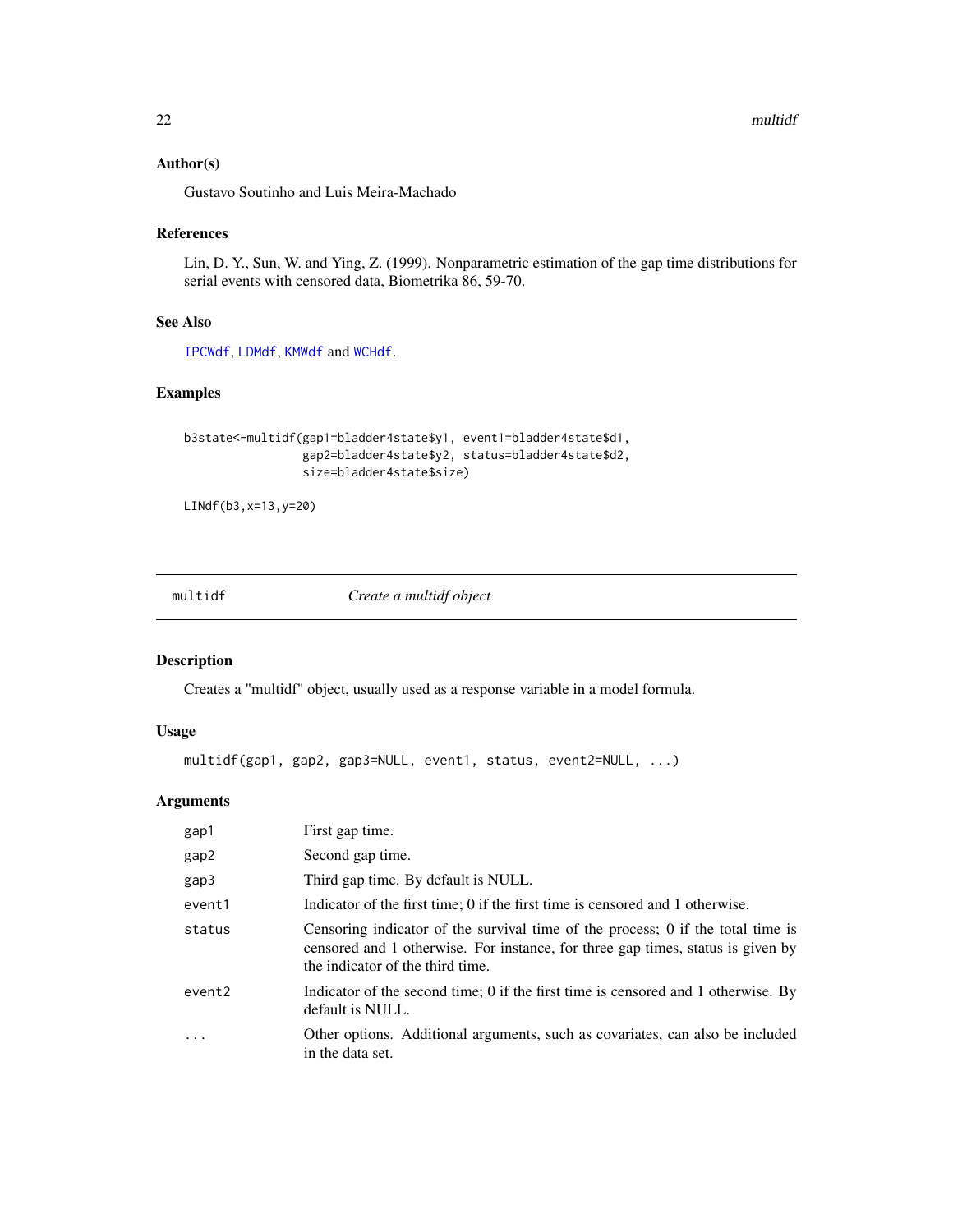### <span id="page-22-0"></span>NWW  $23$

### Details

Arguments in this function must be introduced in the following order: gap1, event1, gap2 and status, where gap1 and gap2 are ordered event times and event1 and status their corresponding indicator statuses. Other arguments can be also added. These should consider intermediate times and corresponding censoring indicators or covariates.

### Value

An object of class "multidf". "multidf" objects are implemented as a single data frame.

#### Author(s)

Gustavo Soutinho and Luis Meira-Machado

### Examples

```
library(survivalREC)
data("bladder4state")
```

```
b3state<-multidf(gap1=bladder4state$y1, event1=bladder4state$d1,
                 gap2=bladder4state$y2, status=bladder4state$d2,
                 size=bladder4state$size)
```

```
head(b3state[[1]])
```
class(b3state)

```
b4state<-multidf(gap1=bladder4state$y1, event1=bladder4state$d1,
                 gap2=bladder4state$y2, event2=bladder4state$d2,
                 gap3=bladder4state$y3, status=bladder4state$d3,
                 size=bladder4state$size)
```

```
head(b4state[[1]])
```
NWW *Nadaraya-Watson weights*

#### Description

Computes the Nadaraya-Watson weights.

#### Usage

NWW(covariate, x, kernel = "gaussian", bw)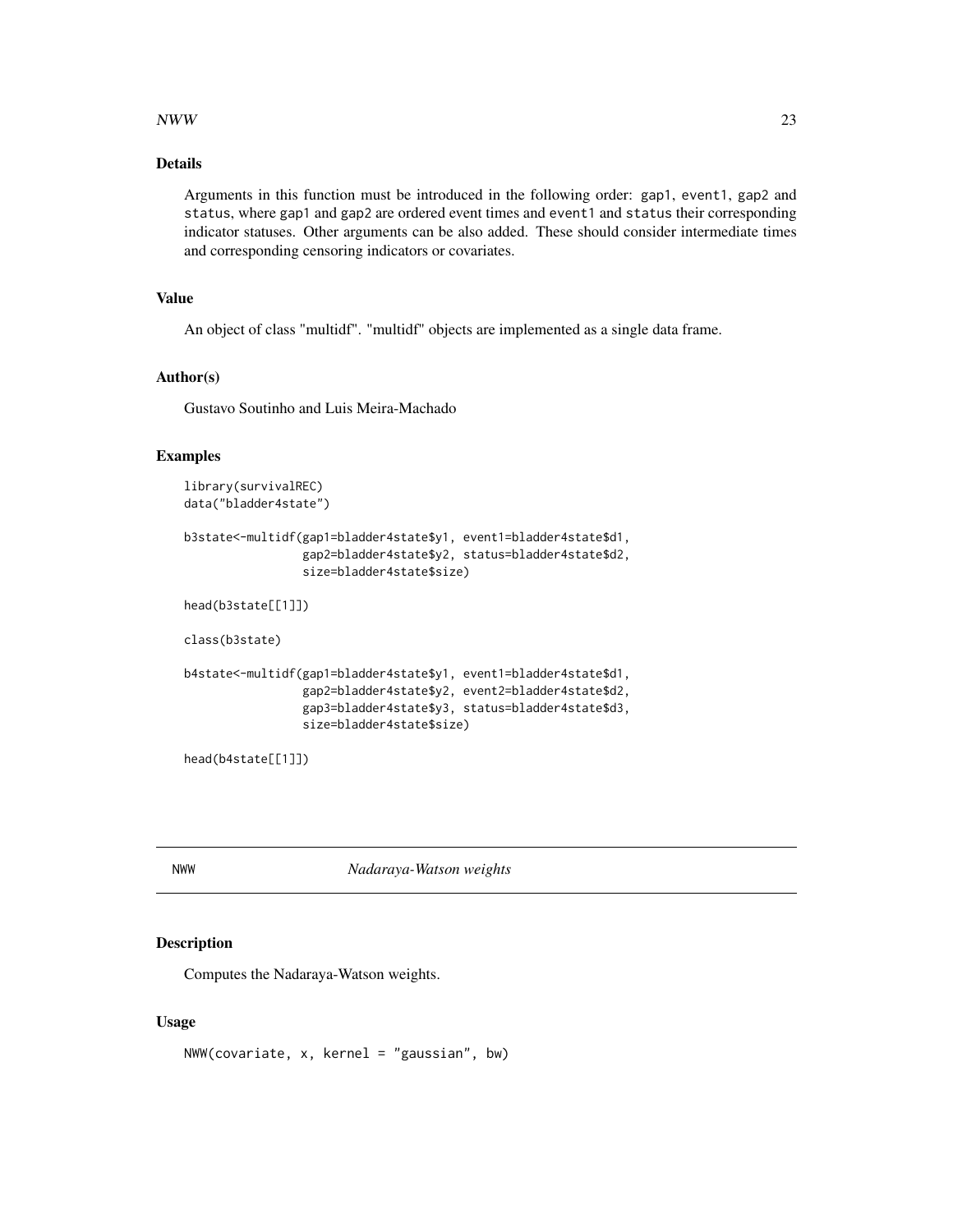### <span id="page-23-0"></span>Arguments

| covariate | Covariate values for obtaining weights.                                                                                                                             |
|-----------|---------------------------------------------------------------------------------------------------------------------------------------------------------------------|
| x.        | Covariate value to compute the weight at.                                                                                                                           |
| kernel    | A character string specifying the desired kernel. See details below for possible<br>options. Defaults to "gaussian" where the gaussian density kernel will be used. |
| bw        | A single numeric value to compute a kernel density bandwidth.                                                                                                       |

### Details

Possible options for argument window are "gaussian", "epanechnikov", "tricube", "boxcar", "triangular", "quartic" or "cosine".

### Value

A vector with Nadaraya-Watson weights.

### Author(s)

Gustavo Soutinho and Luis Meira-Machado

### Examples

```
b3state<-multidf(gap1=bladder4state$y1, event1=bladder4state$d1,
                 gap2=bladder4state$y2, status=bladder4state$d2,
                 size=bladder4state$size)
obj0 <- b3state[[1]]
```
 $NWW$ (covariate = obj0\$size, x=3, kernel = "gaussian", bw = 3)

plot.multidf *Plot methods for a multidf object*

### Description

Provides the plots for the bivariate distribution function and marginal distribution of the second time.

#### Usage

```
## S3 method for class 'multidf'
plot(x, t1, method = "KMW", type = "s", ...)
```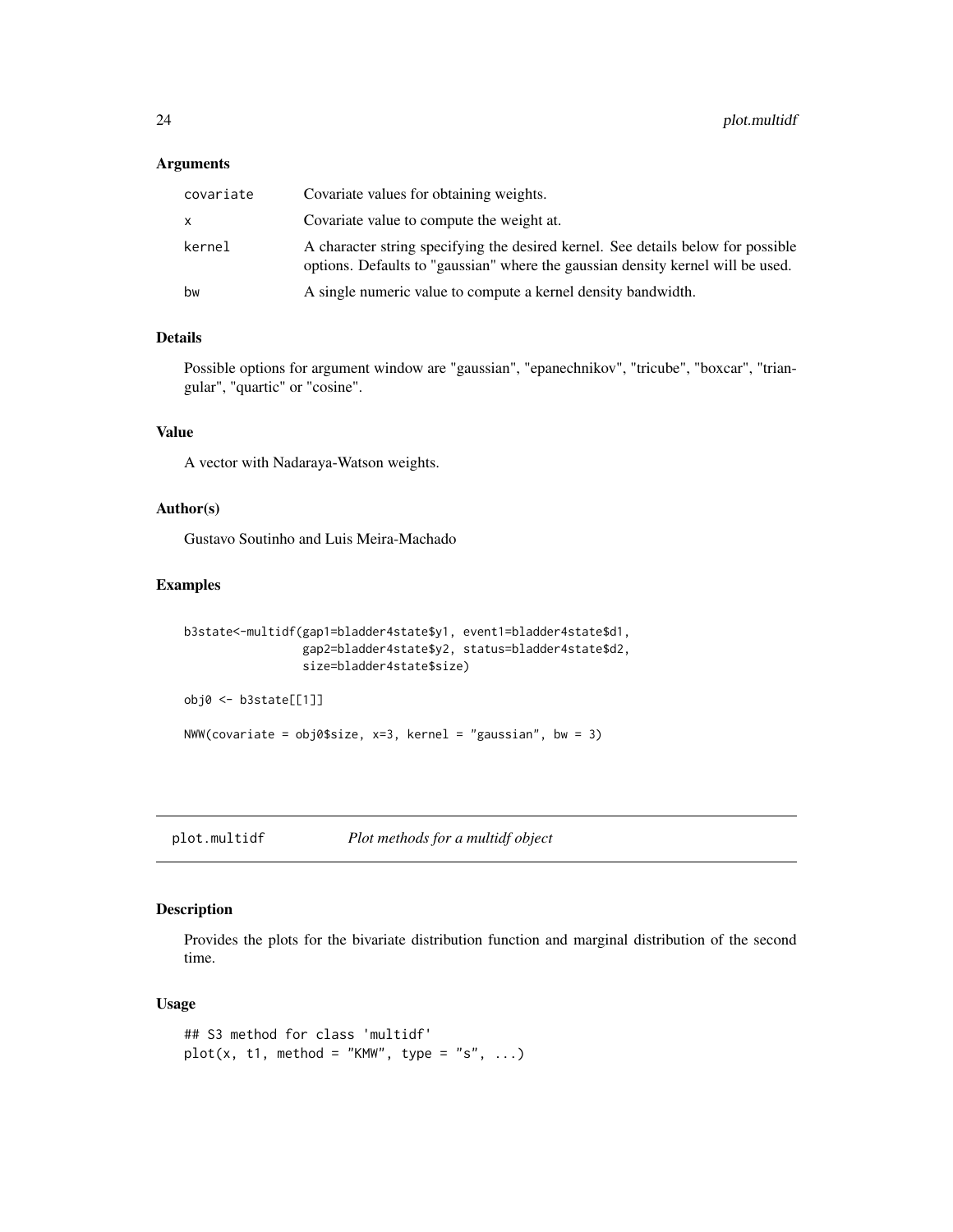### <span id="page-24-0"></span>plot.multidf 25

#### **Arguments**

| $\mathsf{x}$ | An object of class multidf.                                                                                                  |
|--------------|------------------------------------------------------------------------------------------------------------------------------|
| t1           | Value of the first gap time.                                                                                                 |
| method       | A character string specifying which estimator to fit. Possible values are "KMW",<br>"LIN", "WCH" and "LANDMARK".             |
| type         | The type of plot that should be drawn. See details par for possible options.<br>Defaults to "s" for the draw be stair steps. |
|              | Other options.                                                                                                               |

#### Value

No value is returned.

### Author(s)

Gustavo Soutinho and Luis Meira-Machado

#### References

de Una-Alvarez, J. and Meira-Machado, L. (2008). A simple estimator of the bivariate distribution function for censored gap times, Statistics and Probability Letters 78, 2440-2445.

Davison, A.C. and Hinkley, D.V. (1997) "Bootstrap Methods and Their Application", Chapter 5. Cambridge University Press.

van Houwelingen, H.C. (2007). Dynamic prediction by landmarking in event history analysis, Scandinavian Journal of Statistics, 34, 70-85. Kaplan, E. and Meier, P. (1958). Nonparametric Estimation from Incomplete Observations, Journal of the American Statistical Association 53(282), 457-481.

#### See Also

[KMWdf](#page-16-1), [LDMdf](#page-18-1), [LINdf](#page-20-1) and [WCHdf](#page-26-1).

#### Examples

data("bladder4state")

```
b3state<-multidf(gap1=bladder4state$y1, event1=bladder4state$d1,
                gap2=bladder4state$y2, status=bladder4state$d2,
                size=bladder4state$size)
```

```
head(b3state[[1]])
```

```
KMWdf(b3state,x=13,y=20)
LDMdf(b3state,x=13,y=20)
LINdf(b3state,x=13,y=20)
WCHdf(b3state,x=13,y=20)
```

```
plot(x=b3state, t1=3, method="KMW", type = "s")
```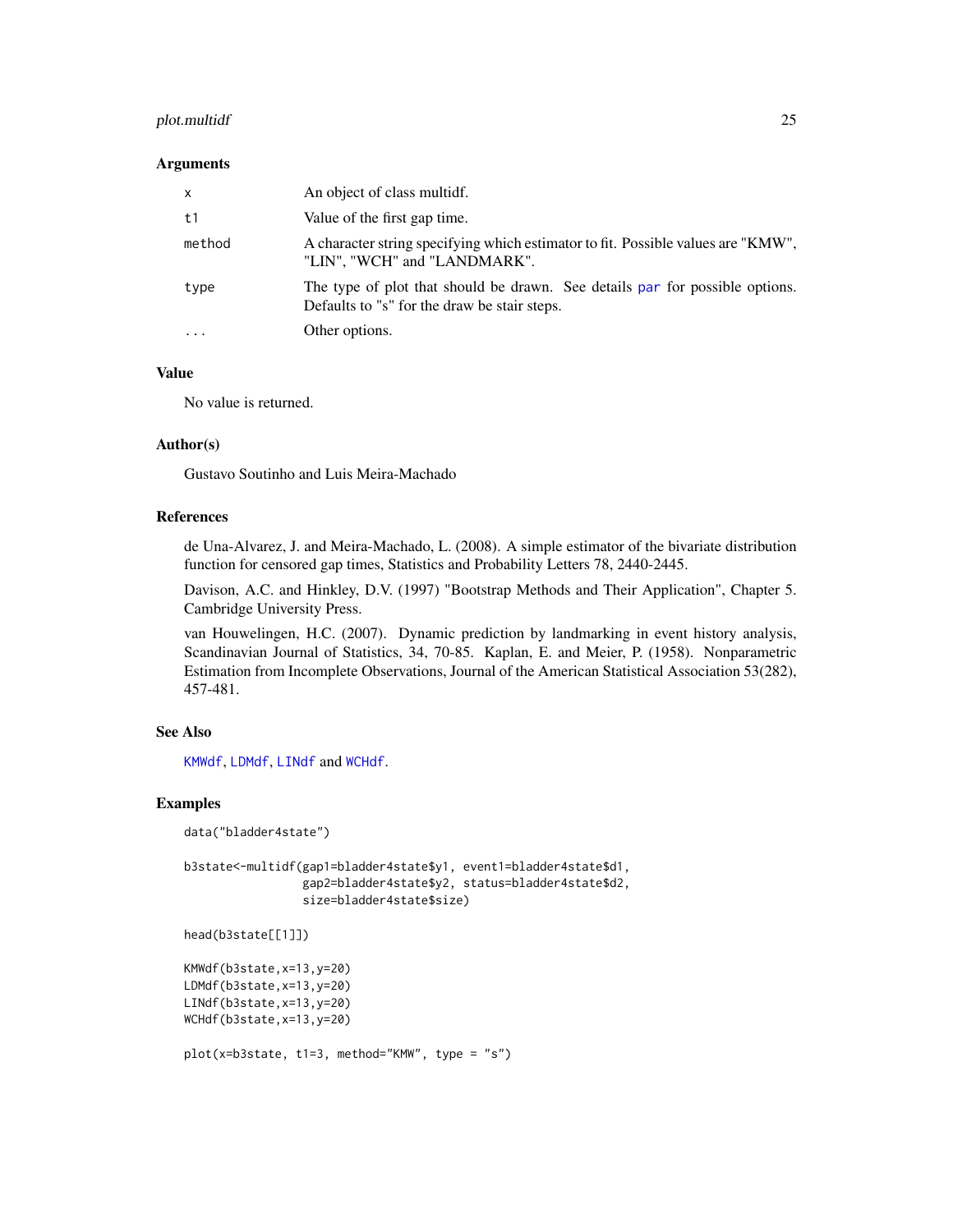```
plot(x=b3state, t1=3, method="LIN", type = "s")
plot(x=b3state, t1=3, method="WCH", type = "s")
plot(x=b3state, t1=3, method="LANDMARK", type = "s")
```
<span id="page-25-1"></span>

| WCH3df |  |  |
|--------|--|--|
|        |  |  |

Weighted cumulative hazard estimator for three gap times distribution *function.*

### Description

Provides estimates for three gap times distribution function based on Weighted cumulative hazard estimator (WCH).

#### Usage

WCH3df(object, x, y, z)

### Arguments

| object | An object of class multidf.                                                                 |
|--------|---------------------------------------------------------------------------------------------|
| X      | The first time for obtaining estimates for the three gap times distribution func-<br>tion.  |
| y      | The second time for obtaining estimates for the three gap times distribution func-<br>tion. |
| z      | The third time for obtaining estimates for the three gap times distribution func-<br>tion.  |

#### Value

Vector with the Weighted cumulative hazard estimates for three gap times distribution function.

#### Author(s)

Gustavo Soutinho and Luis Meira-Machado

#### References

Wang, M.C. and Wells, M.T. (1998). Nonparametric Estimation of successive duration times under dependent censoring, Biometrika 85, 561-572.

### See Also

[KMW3df](#page-15-1), [LIN3df](#page-19-1) and [LDM3df](#page-17-1).

<span id="page-25-0"></span>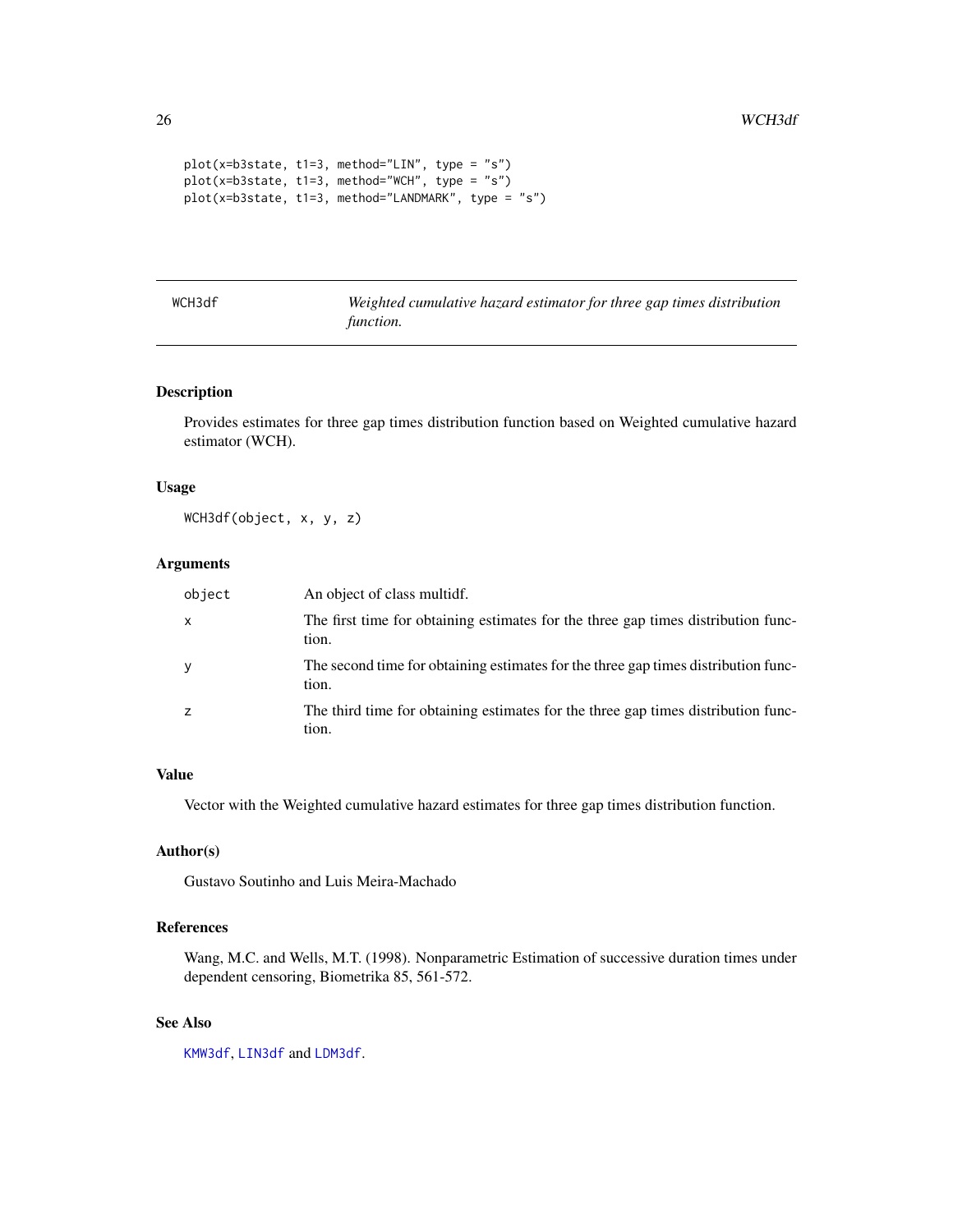#### <span id="page-26-0"></span>WCHdf 27

#### Examples

```
data("bladder5state")
b4state<-multidf(gap1=bladder5state$y1, event1=bladder4state$d1,
                 gap2=bladder5state$y2, event2=bladder4state$d2,
                 gap3=bladder5state$y3, status=bladder4state$d3)
head(b4state)[[1]]
WCH3df(b4state, x=13, y=20, z=40)
b4<-multidf(gap1=bladder4$t1, event1=bladder4$d1,
            gap2=bladder4$t2-bladder4$t1, event2=bladder4$d2,
            gap3=bladder4$t3-bladder4$t2, status=bladder4state$d3)
WCH3df(b4, x=13, y=20, z=40)
```
<span id="page-26-1"></span>

WCHdf *Weighted cumulative hazard estimator for the bivariate distribution function*

#### Description

Provides estimates for the bivariate distribution function based on Weighted cumulative hazard estimator (WCH).

#### Usage

WCHdf(object, x, y)

### Arguments

| object | An object of class multidf.                                                      |
|--------|----------------------------------------------------------------------------------|
|        | The first time for obtaining estimates for the bivariate distribution function.  |
|        | The second time for obtaining estimates for the bivariate distribution function. |

### Value

Vector with the Weighted cumulative hazard estimates for the bivariate distribution function.

#### Author(s)

Gustavo Soutinho and Luis Meira-Machado

#### References

Wang, M.C. and Wells, M.T. (1998). Nonparametric Estimation of successive duration times under dependent censoring, Biometrika 85, 561-572.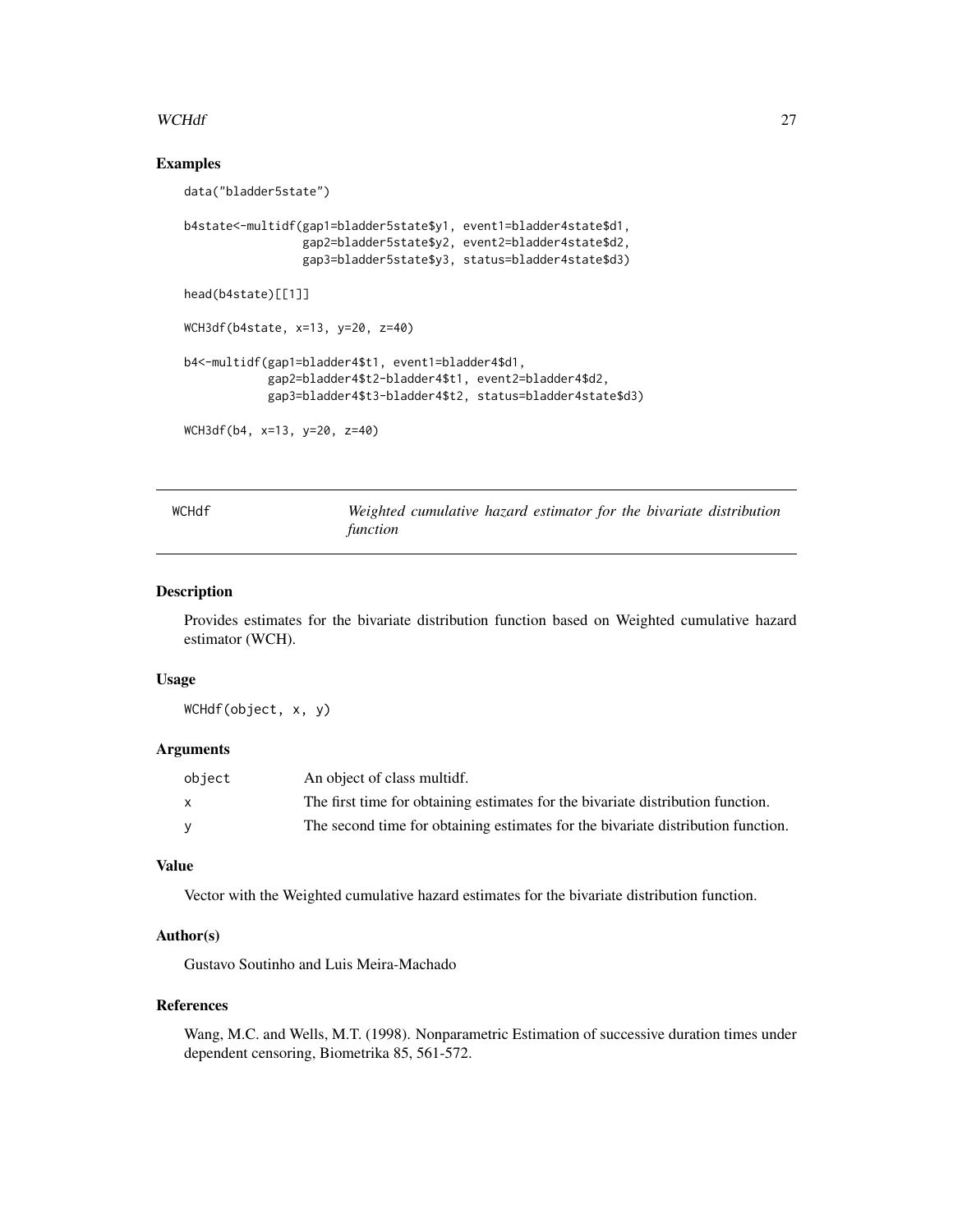### <span id="page-27-0"></span>See Also

[IPCWdf](#page-11-1), [KMWdf](#page-16-1), [LINdf](#page-20-1) and [LDMdf](#page-18-1).

## Examples

```
data("bladder3")
```
b3<-multidf(gap1=bladder3\$t1, event1=bladder3\$d1, gap2=bladder3\$t2-bladder3\$t1,status=bladder4state\$d2)

head(b3[[1]]) WCHdf(b3,x=13,y=20)